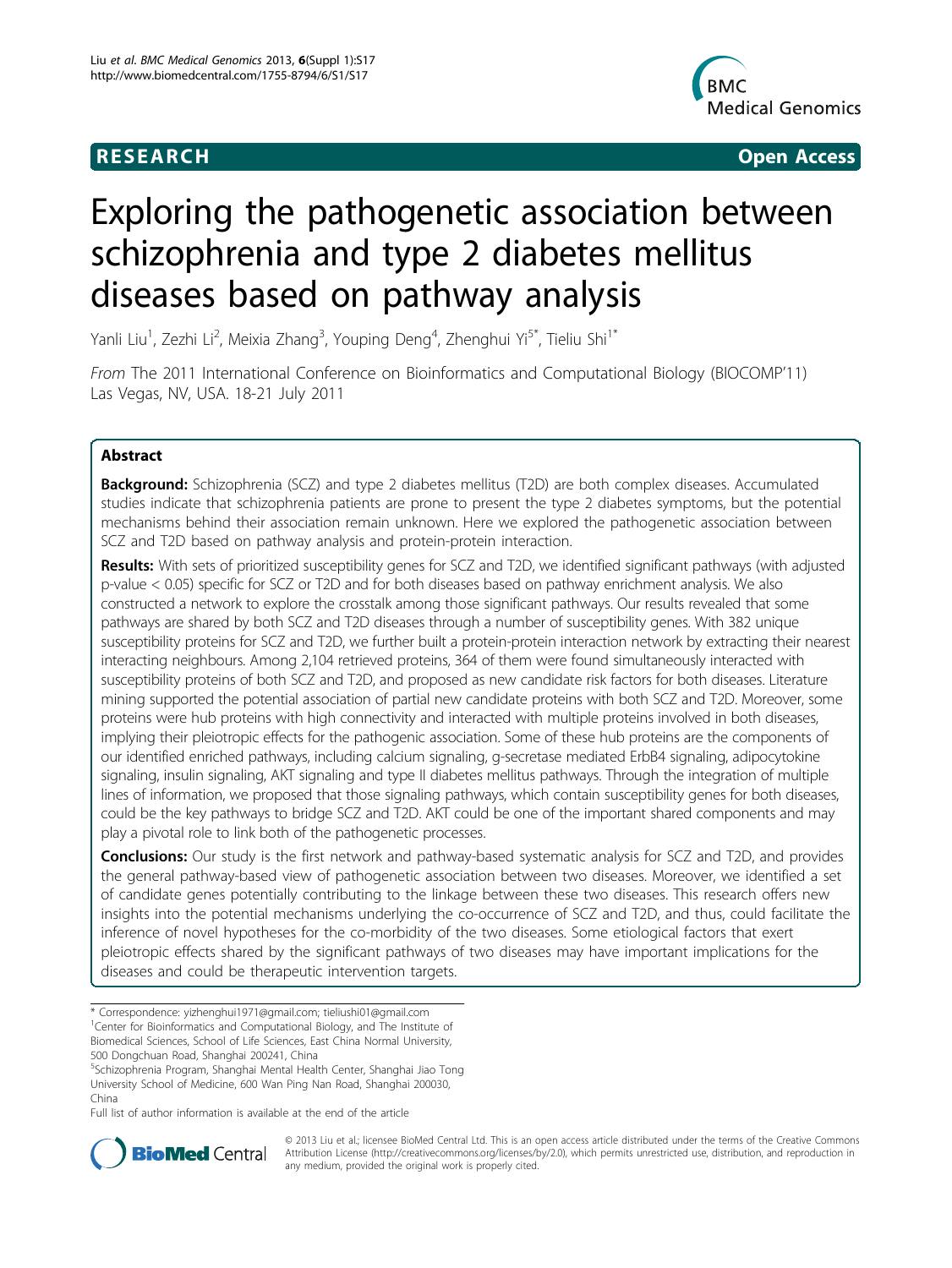# Background

Schizophrenia (SCZ) is a chronic, severe, and disabling brain disorder that has affected people with lifelong disability. The phenotype is heterogeneous and complex, with multiple genes and environmental exposures likely involved. It is characterized by a breakdown of thought processes and by poor emotional responsiveness. It most commonly manifests itself as auditory hallucinations, paranoid or bizarre delusions, or disorganized speech and thinking, and it is accompanied by significant social or occupational dysfunction. The onset of symptoms typically occurs in young adulthood with 1% prevalence in the general population [\[1](#page-11-0)]. Recently, researchers have identified specific genes/markers and chromosomal regions for SCZ through numerous genetic studies, such as linkage scans and their meta-analyses, candidate gene association analyses, gene expression and genome-wide association studies (GWAS) [\[2](#page-11-0)-[5\]](#page-11-0).

Type 2 diabetes mellitus (T2D) is characterized by persistent high blood glucose in the context of insulin resistance and relative insulin deficiency, due to pancreatic beta-cell dysfunction. Cardiovascular diseases, chronic renal failure, retinal, and nerve damage are usual complications of this illness. Many genes and pathways have also been implicated with the T2D, but the mechanisms underlying the connections remain further investigation.

Recently studies indicate that the prevalence of T2D among individuals suffering from schizophrenia or schizoaffective disorders is significant higher than that of the general population [[6](#page-11-0),[7](#page-11-0)]. For instance, a recent study reported that T2D is more common in schizophrenics than normal controls in Canada, especially in young males and females [\[8](#page-11-0)]. Another recent study also reported an elevated risk of T2D in schizophrenic individuals in Taiwan [[9\]](#page-11-0).

Molecular inference and GWAS studies also point out that SCZ shares substantial polygenetic component with T2D. Increased attention is now being given to a possible genetic basis for co-morbidity of SCZ and T2D [\[10](#page-11-0)]. The pathogenetic association between SCZ and T2D has been recognized but the potential mechanism behind the association has not been fully explored [[10](#page-11-0)]. Recently, more and more researchers have paid their attentions to identify the candidate genes for human diseases, including T2D and SCZ, mainly through genome-wide association, transcriptomic and proteomic expression studies. These have greatly facilitated the research of genetic basis for pathogenetic association between SCZ and T2D. It is well accepted that genes or proteins usually interact with each other to form complexes or pathways within a cell, rather than function alone to carry out biological functions [[11\]](#page-11-0). Considering that SCZ and T2D are both complex diseases, their pathogenesis is believed coupled with lots of factors. Lin has proposed three models for hypotheses concerning the co-morbidity between SCZ and T2D [[10\]](#page-11-0). One of the models suggested that T2D and SCZ are caused by shared etiological factors, which is consistent with other research result that T2D and SCZ are caused by multiple genetic variants [\[12](#page-11-0)]. From this perspective, we can link these two diseases by their shared susceptibility genes. Those genes may exert pleiotropic effects; it means they play roles in two different pathological pathways, one related to SCZ and the other associated with T2D. For example, TCF7L2, one of the best confirmed susceptibility genes for T2D, has been also inferred to strongly relate to SCZ. On one hand, TCF7L2 acts a role in pancreatic beta cell function; on the other hand, it is a transcription factor involved in the Wnt/beta-catenin signaling [[13\]](#page-11-0). Since Wnt signaling pathway plays a role in the development of central nervous system (CNS) [[14](#page-11-0)], and has been also associated with SCZ [\[15](#page-11-0),[16\]](#page-11-0), TCF7L2 may contribute to the co-morbidity of SCZ and T2D through Wnt signaling pathway [[17](#page-11-0)]. In addition to genetic factors, environmental factors may also influence susceptibility to both SCZ and T2D, and anti-psychotic medications can also trigger the pathogenetic association between SCZ and T2D. Although significant attentions have been paid to explore the association between SCZ and T2D, not much progress has been made and the potential mechanisms remain unclear.

It is hypothesized that many genes may contribute major risk to SCZ through their interaction and combined effects, with each gene might contribute a small or moderate risk. Similarly, T2D has also been regarded as a complex disease and associated with the dysfunctions of multiple genes. Therefore, we assumed that proteins that interact with both SCZ proteins and T2D proteins should also be the potential ones to contribute to both diseases. Accordingly, in this study, we used those susceptibility genes that have been implicated for SCZ or T2D in genome wide association study (GWAS) as the basis and retrieved their nearest interactive partners from human protein interaction data to construct a protein-protein interaction network. Next, we selected those novel candidate genes from the network that interact with both SCZ related proteins and T2D related proteins. In this way, we prioritized a set of new candidate genes related to both diseases. Moreover, considering that different biological processes for these two diseases may share the same susceptibility genes, we conducted pathway enrichment analysis with those susceptibility genes related to two diseases, and identified the pathways common to these two diseases and those genes participating into those pathways. Through the pathway analysis, we tried to link the pathogenetic association between the two diseases at the molecular level.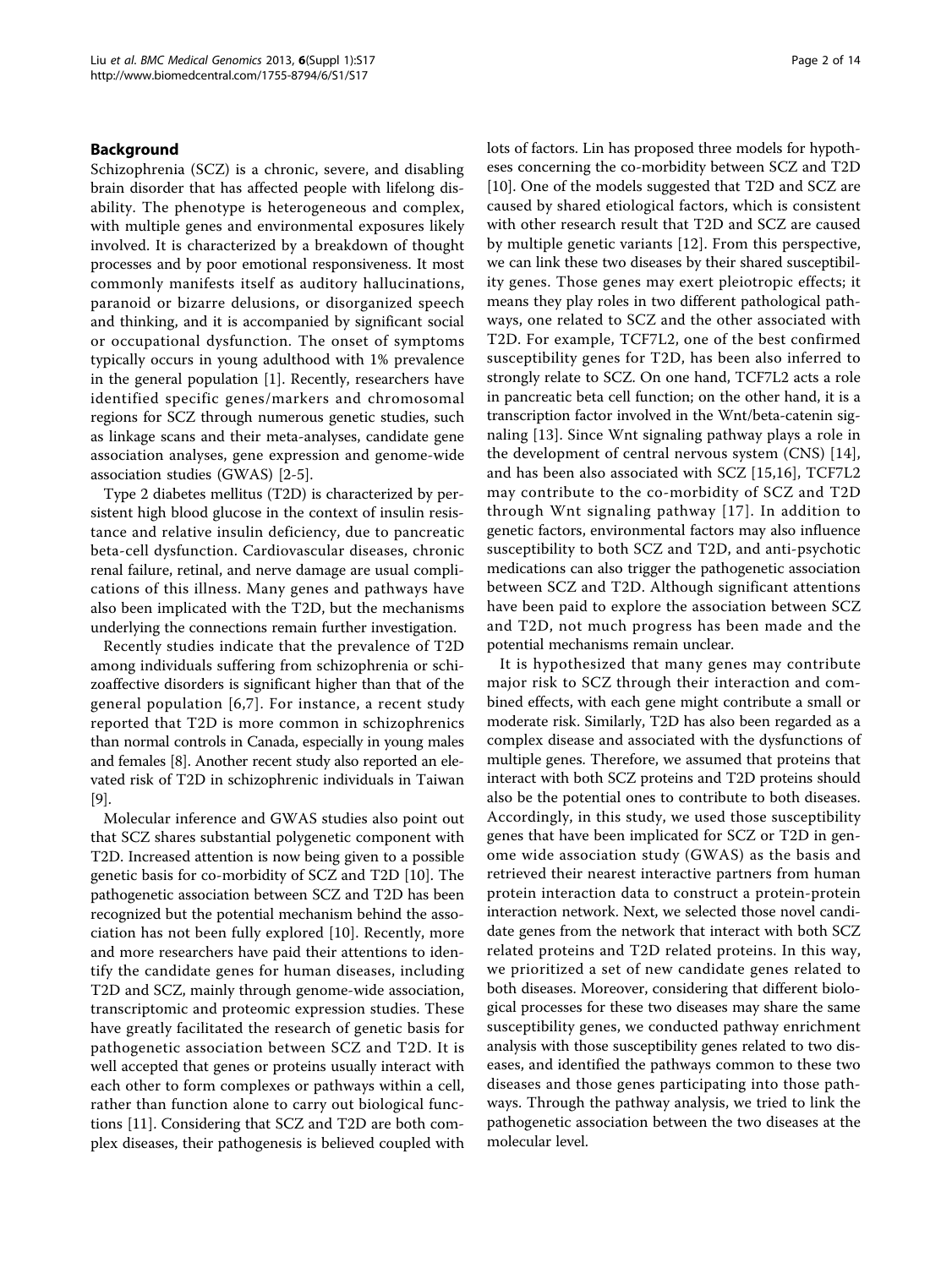# Materials and methods

#### Susceptibility gene sets of SCZ and T2D

SCZ susceptibility genes were extracted from two publicly available databases: Genetic Association Database [[18](#page-11-0),[19](#page-11-0)] and A Catalog of Published Genome-Wide Association Studies [\[20,21](#page-11-0)]. The former is an archive of human genetic association studies of complex diseases and disorders, which includes summary data extracted from published papers in peer reviewed journals on candidate gene and GWAS studies (updated to June 9, 2012); the latter is an online catalogue of SNP-trait associations from published genome-wide association studies for use in investigating genomic characteristics of trait/disease-associated SNPs (TASs) (updated by June 22, 2012). T2D susceptibility genes were collected from three main sources: the first was Type 2 Diabetes Genetic Association Database [[22,23](#page-11-0)], and this database provides specialized information on the genetic risk factors involved in the development of T2D. Among the data in this database, we only selected genes reported in more than two independent studies. The other two data sources were the same as SCZ genes. The follow-up analyses are based on these two susceptibility genes sets. A detailed flow chart of my methodology is illustrated in Figure [1.](#page-3-0)

#### Significant pathway enrichment analysis

To carry out the pathway enrichment analysis, we uploaded SCZ and T2D susceptibility genes into Cytoscape as cluster 1 and cluster 2, respectively, and ClueGO was used for pathway enrichment analysis for all those genes [[24](#page-11-0)]. Two pathway databases, Kyoto Encyclopedia of Genes and Genomes (KEGG) pathway [\[25,26\]](#page-11-0) and Bio-Carta pathway [[27,28\]](#page-11-0), were selected for pathway enrichment analysis. Those susceptibility genes were mapped to their enriched pathways based on the hypergeometric test, and p-value was corrected by Benjamini-Hochberg method [[29\]](#page-11-0). It is possible that genes from both clusters are associated with one pathway, but in different proportions. Here we defined an enriched pathway specific to one of the clusters if over 66% genes in the pathway are from this cluster. Pathways with adjusted p-value < 0.05 were regarded as significant enriched pathways and were selected for further analysis.

#### Pathway-pathway interaction network construction

To visually represent relationships between the selected significant pathways, a pathway-pathway interaction network was created, in which the node represented the significant pathway, the edge between the significant pathways was defined according to kappa scores which were calculated based on any pathway pair shared genes in a similar way as described by DAVID software [[30\]](#page-11-0). The different proportion of the genes from the analyzed clusters was represented with a colour gradient from blue for the first cluster genes, to red for the second cluster. Approximately equal proportions of the two clusters were represented in light-yellow. The genes shared by any pathway pair and those mapped to corresponding significant pathways were also displayed in this network as small nodes with different colours to distinguish them from pathway nodes. The network was automatically laid out using the Organic layout algorithm supported by Cytoscape.

#### Protein-protein interaction data

Protein-Protein interaction data was downloaded from Human Protein Reference Database (HPRD, version: 13 April, 2010) [[31,32\]](#page-11-0). After removing self interactions and disperse nodes, we ended up with 36,727 interactions which cover 9,205 human genes. All proteins encoded by unique susceptibility genes of two diseases were mapped into HPRD, and then we extracted those proteins that directly interact with our susceptibility proteins, and constructed a protein-protein interaction network in which a node is a protein and an edge represents interaction between two proteins.

#### New candidate genes prediction

Among all the nearest interacting proteins, those simultaneously interacting with both SCZ and T2D susceptibility gene products were selected, then we constructed a sub-network with them and their interacted susceptibility proteins. Next, we performed extensively literature mining in PubMed to determine whether the relationship between a candidate protein and SCZ or T2D has been supported by previous studies. Based on these two aspects evidence we predicted those genes with pleiotropic effects as the risk factors that may contribute to the pathogenetic association between SCZ and T2D.

# Results

# SCZ and T2D susceptibility gene sets

All the susceptibility genes were selected based on the Genome-Wide Association Studies (GWAS). For SCZ susceptibility genes, we retrieved 169 genes from Genetic Association Database and 57 genes from database of A Catalog of Published Genome-Wide Association Studies. For T2D related genes, we extracted 26 genes and 79 genes from each of above databases, respectively. In addition, we collected 143 genes from Type 2 Diabetes Genetic Association Database. After removing redundancy, we obtained 196 susceptibility genes for SCZ and 200 for T2D, among them, 14 genes are in common for both diseases (Additional file [1\)](#page-10-0).

#### Enrichment pathway analysis

To perform functional enrichment tests of the susceptibility genes, we uploaded SCZ and T2D related genes,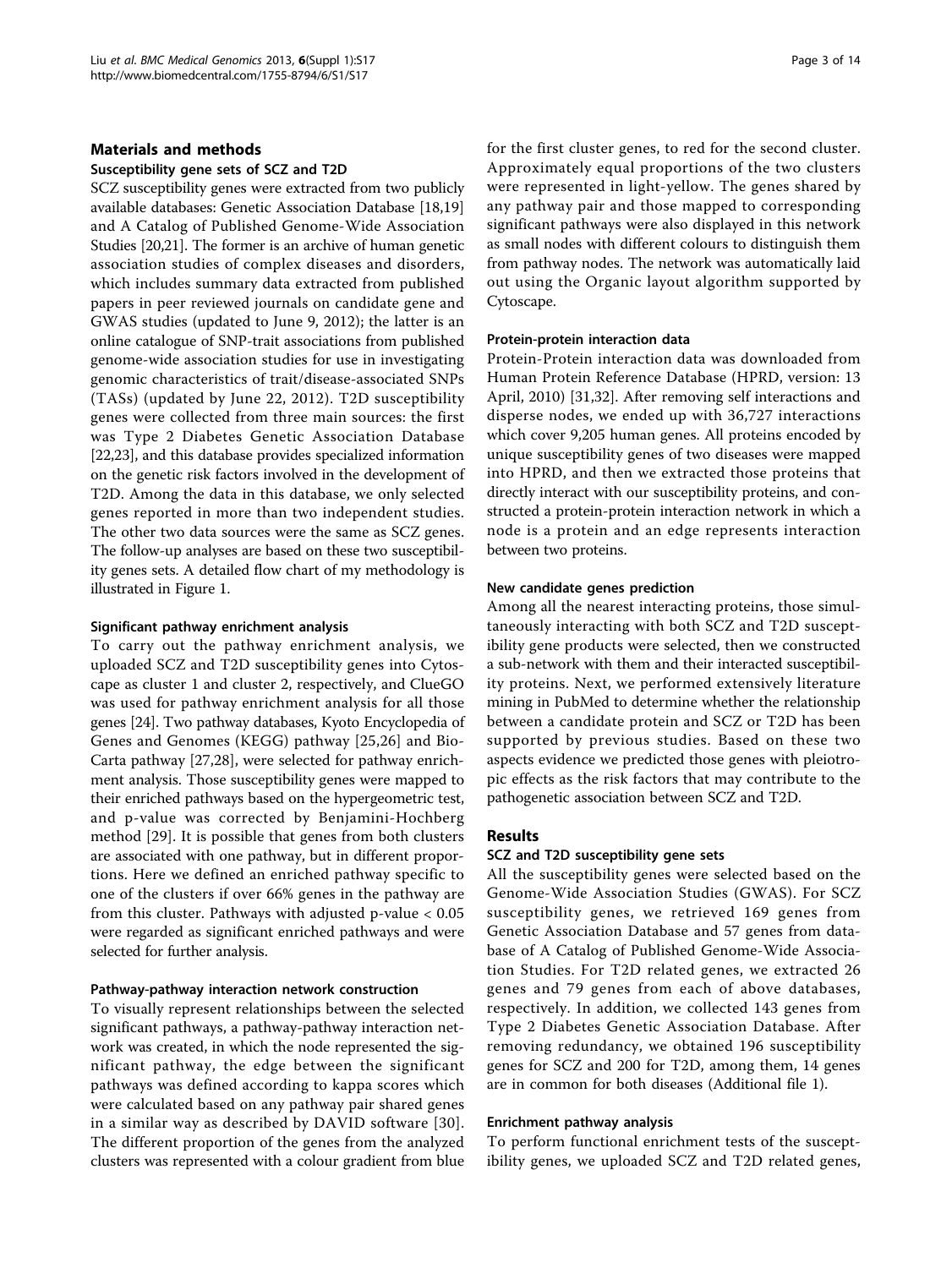<span id="page-3-0"></span>

named as cluster 1 and cluster 2 respectively, into ClueGO, a Cytoscape plug-in to decipher biological networks, and mapped them to their enrichment pathways. Here, considering the incomplete of each pathway annotation system, we selected two main pathway databases, KEGG and BioCarta to conduct our analysis. As a result, we ended up with 10 significant pathways (with adjusted p-value < 0.05) specific to SCZ, 11 significant pathways specific to T2D, and 7 pathways for both diseases (Table [1\)](#page-4-0). Here we defined an enriched pathway specific to one of the clusters if over 66% genes (the default value in the system) in the pathway are from this cluster. Interestingly, some of the enriched pathways, even though they were classified as one of the clusters based on the statistics, they included genes for both SCZ and T2D, such as Adipocytokine signaling pathway and PPAR signaling pathway, both of them were clustered as T2D pathways. In fact, for 18 susceptibility genes in the Adipocytokine signaling pathway, 4 of them are related to SCZ, while 12 of them are identified to T2D related genes, and the rest 2 genes have been linked to both SCZ and T2D. PPAR signaling pathway includes 13 T2D related genes and 2 SCZ related genes. Neuroactive ligand-receptor interaction pathway and Calcium

signaling pathway [[33\]](#page-11-0) were enriched as SCZ pathways. There are 35 genes in Neuroactive ligand-receptor interaction pathway, and 26 of them are related to SCZ, while the rest 9 genes come from T2D gene list. Calcium signaling pathway contains 18 genes implicated to SCZ, and 5 genes linked to T2D.

Next, to explore the association and crosstalk between those different enriched pathways, we constructed a pathway-based network with all those 28 significant pathways in which a large node is a pathway and an edge represents crosstalk between two pathways through their shared genes (Figure [2](#page-5-0)). The genes shared by any pathway pair and those mapped to corresponding significant pathways were displayed in this network as small nodes with different colours to distinguish them from pathway nodes. From the pathway-pathway interaction network, it can be observed that many genes are shared by multiple pathways, such as TNF shared by over 12 different signaling pathways, AKT1 participating into 4 different signalling pathways (Additional file [2](#page-10-0)).

#### New candidate risk gene inference

To infer new genes associated with both SCZ and T2D, we conducted network analysis based on protein-protein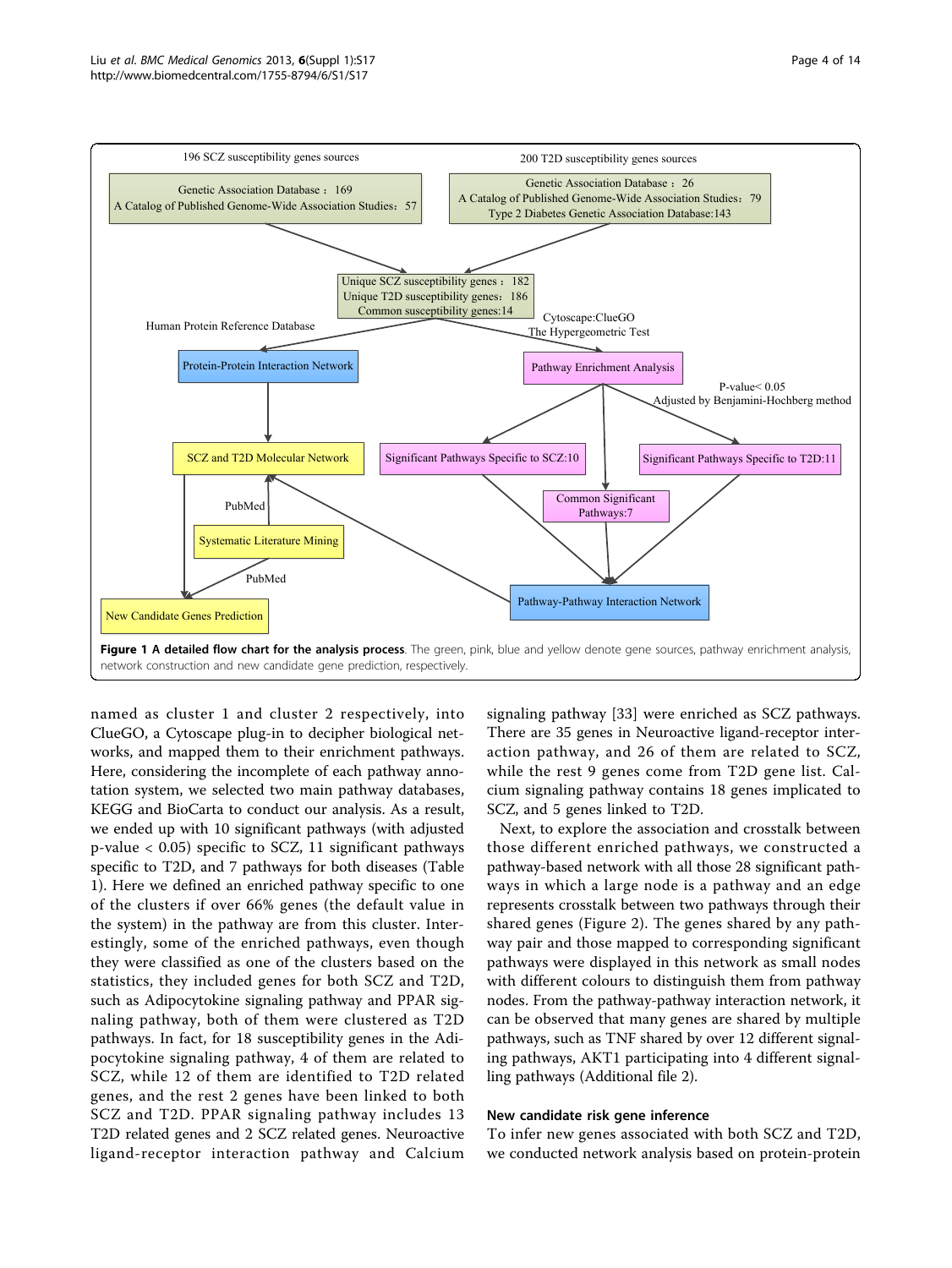#### <span id="page-4-0"></span>Table 1 The 28 significant pathways analysed using ClueGO.

| <b>Significant Pathways</b>                                                              | <b>Specific To</b><br>cluster | Adjust P-<br>Value | <b>Total</b><br>number | Gene source              |                          |                      |
|------------------------------------------------------------------------------------------|-------------------------------|--------------------|------------------------|--------------------------|--------------------------|----------------------|
|                                                                                          |                               |                    |                        | unique SCZ<br>gene count | unique T2D<br>gene count | Common<br>gene count |
| Adipocytokine signaling pathway                                                          | T <sub>2</sub> D              | 3.91F-09           | 18                     | 4                        | 12                       | 2                    |
| Neuroactive ligand-receptor interaction                                                  | SCZ                           | 4.01E-09           | 35                     | 26                       | 9                        | 0                    |
| Maturity onset diabetes of the young                                                     | T <sub>2</sub> D              | 1.94F-08           | 11                     | $\Omega$                 | 11                       | $\Omega$             |
| Type II diabetes mellitus                                                                | T <sub>2</sub> D              | 1.98E-08           | 14                     | 1                        | 12                       | 1                    |
| PPAR signaling pathway                                                                   | T <sub>2</sub> D              | 9.33E-07           | 15                     | $\overline{2}$           | 13                       | $\Omega$             |
| Calcium signaling pathway                                                                | SCZ                           | 5.03E-06           | 23                     | 18                       | 5                        | 0                    |
| Visceral Fat Deposits and the Metabolic Syndrome                                         | T <sub>2</sub> D              | 6.57E-05           | 5                      | $\Omega$                 | $\overline{4}$           | 1                    |
| Type I diabetes mellitus                                                                 | SCZ                           | 7.12E-05           | 10                     | 8                        | 1                        | 1                    |
| Corticosteroids and cardioprotection                                                     | <b>BOTH</b>                   | 8.96E-05           | 6                      | 3                        | $\overline{2}$           | 1                    |
| Low-density lipoprotein (LDL) pathway during<br>atherogenesis                            | T <sub>2</sub> D              | 3.28E-04           | $\overline{4}$         | $\Omega$                 | $\overline{4}$           | $\Omega$             |
| Insulin signaling pathway                                                                | T <sub>2</sub> D              | 9.20E-04           | 16                     | 1                        | 15                       | 0                    |
| Graft-versus-host disease                                                                | SC <sub>7</sub>               | 0.001587097 8      |                        | 6                        | 1                        | 1                    |
| IL-10 Anti-inflammatory Signaling Pathway                                                | <b>BOTH</b>                   | 0.001671861 4      |                        | 1                        | 1                        | 2                    |
| Basic mechanism of action of PPARa, PPARb(d) and<br>PPARg and effects on gene expression | T <sub>2</sub> D              | 0.001780493 3      |                        | $\Omega$                 | 3                        | 0                    |
| Actions of Nitric Oxide in the Heart                                                     | <b>BOTH</b>                   | 0.002369651 5      |                        | $\mathfrak{D}$           | 3                        | 0                    |
| Erythropoietin mediated neuroprotection through NF-kB                                    | <b>BOTH</b>                   | 0.003426765 4      |                        | $\overline{2}$           | 1                        | 1                    |
| Allograft rejection                                                                      | <b>SCZ</b>                    | 0.003509           | 7                      | 5                        | $\mathbf{0}$             | $\overline{2}$       |
| g-Secretase mediated ErbB4 Signaling Pathway                                             | SCZ                           | 0.005740212 3      |                        | 3                        | $\mathbf{O}$             | $\Omega$             |
| Msp/Ron Receptor Signaling Pathway                                                       | <b>BOTH</b>                   | 0.005740212 3      |                        | 1                        | 1                        |                      |
| Autoimmune thyroid disease                                                               | SCZ                           | 0.020029548 7      |                        | 6                        | $\mathbf{0}$             | 1                    |
| Alzheimer's disease                                                                      | <b>BOTH</b>                   | 0.020096651 5      |                        |                          | 2                        | 2                    |
| Free Radical Induced Apoptosis                                                           | SCZ                           | 0.020961818 3      |                        | 2                        | $\Omega$                 | 1                    |
| Role of PPAR-gamma Coactivators in Obesity and<br>Thermogenesis                          | T <sub>2</sub> D              | 0.020961818 3      |                        | $\Omega$                 | 3                        | 0                    |
| Asthma                                                                                   | SCZ.                          | 0.023911463 5      |                        | 3                        | $\mathbf{0}$             | 2                    |
| AKT Signaling Pathway                                                                    | SCZ                           | 0.024540904 4      |                        | 3                        | 1                        | 0                    |
| Hematopoietic cell lineage                                                               | <b>BOTH</b>                   | 0.027660527 9      |                        | 4                        | 4                        |                      |
| Regulation of PGC-1a                                                                     | T <sub>2</sub> D              | 0.029865431 3      |                        | 1                        | 2                        | 0                    |
| Role of ERBB2 in Signal Transduction and Oncology                                        | T <sub>2</sub> D              | 0.030339933 4      |                        | 1                        | 3                        | $\Omega$             |

SCZ: schizophrenia; T2D: type 2 diabetes mellitus. The p-value is adjusted by Benjamini-Hochberg method.

interaction (PPI). First, we downloaded human PPI data from HPRD. Next, we mapped all 382 unique SCZ and T2D susceptibility gene related proteins (susceptibility proteins) to the human PPI data, only proteins that have their interacting partners in the HPRD data were selected in our further analysis. Then we retrieved those susceptibility proteins with their nearest interacting neighbours from the PPI data. After removing self-interaction and duplicates, the final network included a total of 2,104 nodes and 3,155 interactions (Additional file [3\)](#page-10-0). Those 2,104 proteins included 143 SCZ susceptibility proteins, 138 T2D susceptibility proteins, 12 common susceptibility proteins and 1,811 their direct interaction partners. Among the 1,811 protein partners, there were 1,108 proteins that interact with more than one SCZ susceptibility proteins, 1,067 proteins with more than one T2D susceptibility proteins, and 364 proteins with both diseases' susceptibility proteins. We proposed those 364 proteins as new candidate risk factors for both SCZ and T2D according to function association (guilt by association) rule. Function association refers to that if two proteins interact with one another, they usually participate in the same, or related, cellular functions. Based on this assumption, new functions of proteins can be inferred with their interaction partners.

The 364 candidate proteins and their interacted susceptibility proteins may provide new relationship for elucidating the common molecular pathways that may underlie both SCZ and T2D. So we extracted those 364 candidate proteins and their interacted susceptibility proteins from the entire network to construct a sub-network (Additional file [4](#page-10-0)). In this sub-network, among all 364 candidate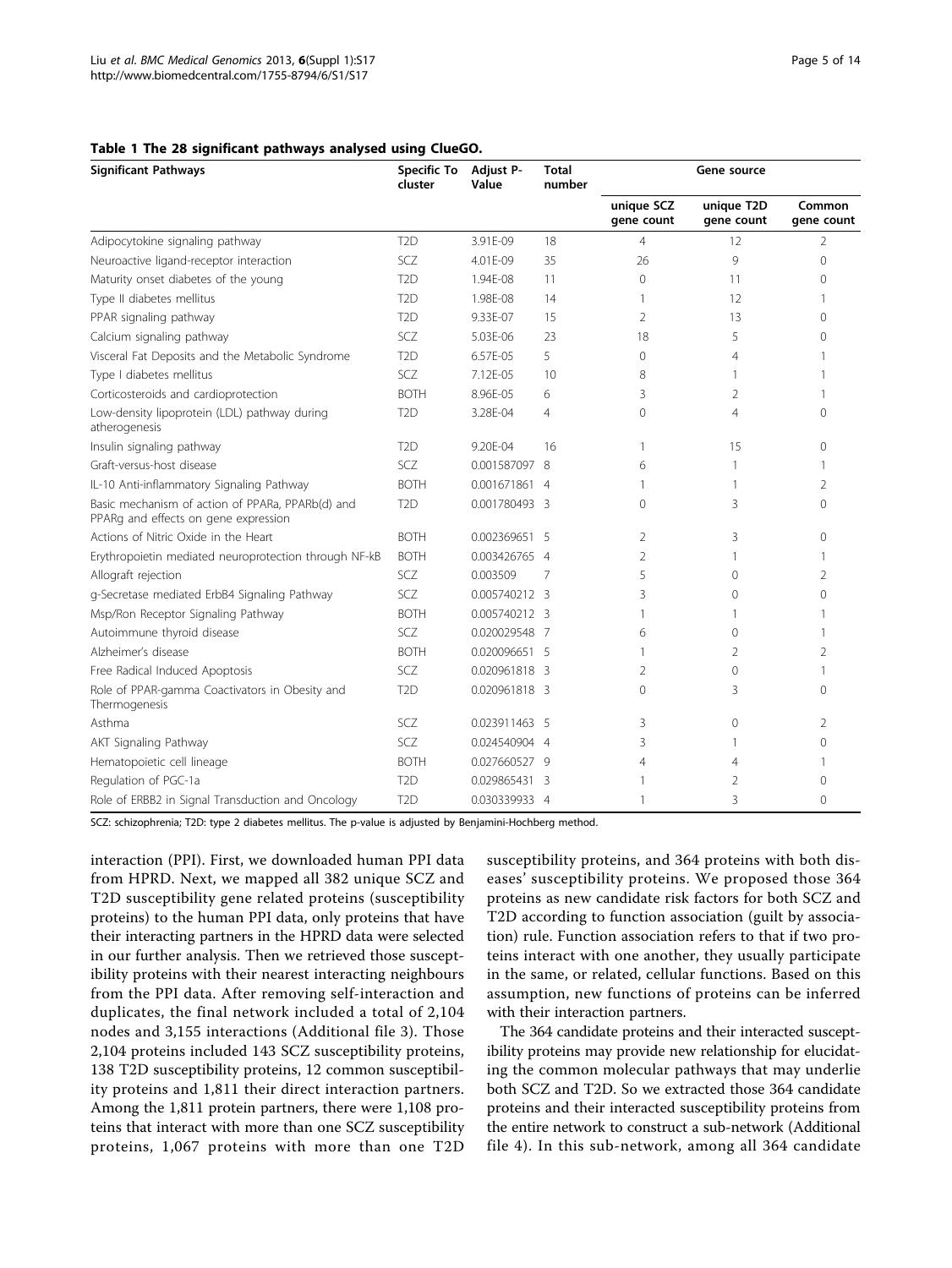proteins, 9 proteins closely interacted with both multiple SCZ and T2D susceptibility proteins (with both interacting partners  $\geq$  5) and were regarded as hub proteins, these hub proteins include SRC, PRKACA, PRKCA, GRB2, PTPN11, SMAD3, YWHAZ, PIK3R1 and PLCG1 (Figure [3\)](#page-6-0). Some of these hub proteins are the components of our identified enriched pathways (Table [2\)](#page-6-0).

To verify whether the function association approach is reasonable to infer the function relationships of those proteins to the two diseases, we performed systematic literature mining to survey whether those candidate genes are reported in PubMed articles for SCZ and T2D. As a result, we found that 59 candidate genes have been connected to SCZ [\[34-](#page-11-0)[38](#page-12-0)], 77 candidate genes have been linked to T2D [[39-43](#page-12-0)], while 25 candidate genes [[44-49](#page-12-0)] have been implicated to both SCZ and T2D with various studies (Additional file [5](#page-10-0)). Totally, 161 candidate genes (~45% of all candidate genes) have been related to either SCZ or T2D or both diseases with various experimental approaches, further proving the rationale of "function association" in the application of disease related gene inference. We proposed that genes encoding those 33 proteins (9 hub proteins and 25 proteins, with one common protein) could be high-priority candidate genes contributing to pathogenetic association between SCZ and T2D.

# SCZ and T2D molecular network construction

Last, to explore the potential relationships of those identified genes and two diseases, based on our constructed

<span id="page-5-0"></span>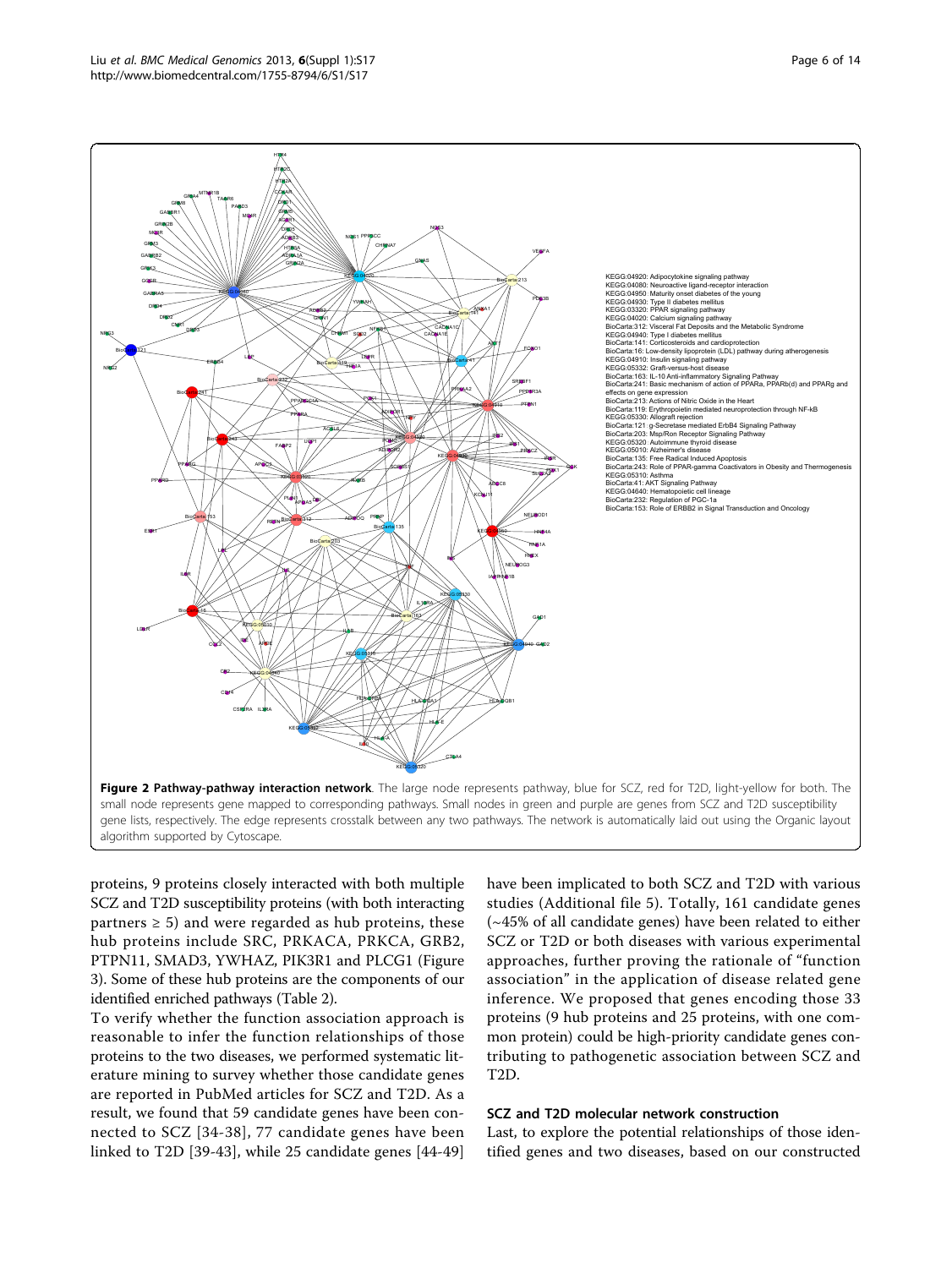<span id="page-6-0"></span>

pathway network, protein-protein interaction and literature survey, we developed a SCZ & T2D molecular network (STMN), in which the relationships between those susceptibility genes/proteins and the two diseases have been inferred (Figure [4](#page-7-0)).

# **Discussion**

As complex diseases, both SCZ and T2D have attracted more and more attentions in the research communities for their significant increasing prevalence during past decades. Clinical studied have reported that the risk of T2D is increased in schizophrenic patients and T2D is one of the leading causes of morbidity and mortality in individuals affected with SCZ-related disorders (i.e., SCZ, schizoaffective disorder, and schizophreniform disorder) [[50](#page-12-0),[51](#page-12-0)]. There have been numerous reports of susceptibility genes or loci to SCZ or T2D, however, few genes have been confirmed to link to the two diseases

| Table 2 Six hub proteins that involved in previous enriched pathways. |  |  |  |  |  |  |
|-----------------------------------------------------------------------|--|--|--|--|--|--|
|-----------------------------------------------------------------------|--|--|--|--|--|--|

| Previous enriched pathways                   | <b>Adjusted P-Value</b> | Hub proteins       |  |
|----------------------------------------------|-------------------------|--------------------|--|
| Calcium signaling pathway                    | 7.42F-06                | PLCG1 PRKACA PRKCA |  |
| g-Secretase mediated ErbB4 Signaling Pathway | 4.33E-03                | PRKCA              |  |
| Adipocytokine signaling pathway              | $6.41F-08$              | PTPN11             |  |
| Insulin signaling pathway                    | 5.46E-06                | GRB2 PIK3R1 PRKACA |  |
| AKT Signaling Pathway                        | 4.26E-04                | PIK3R1             |  |
| Type II diabetes mellitus                    | 6.67E-03                | PRKACA PIK3R1      |  |
|                                              |                         |                    |  |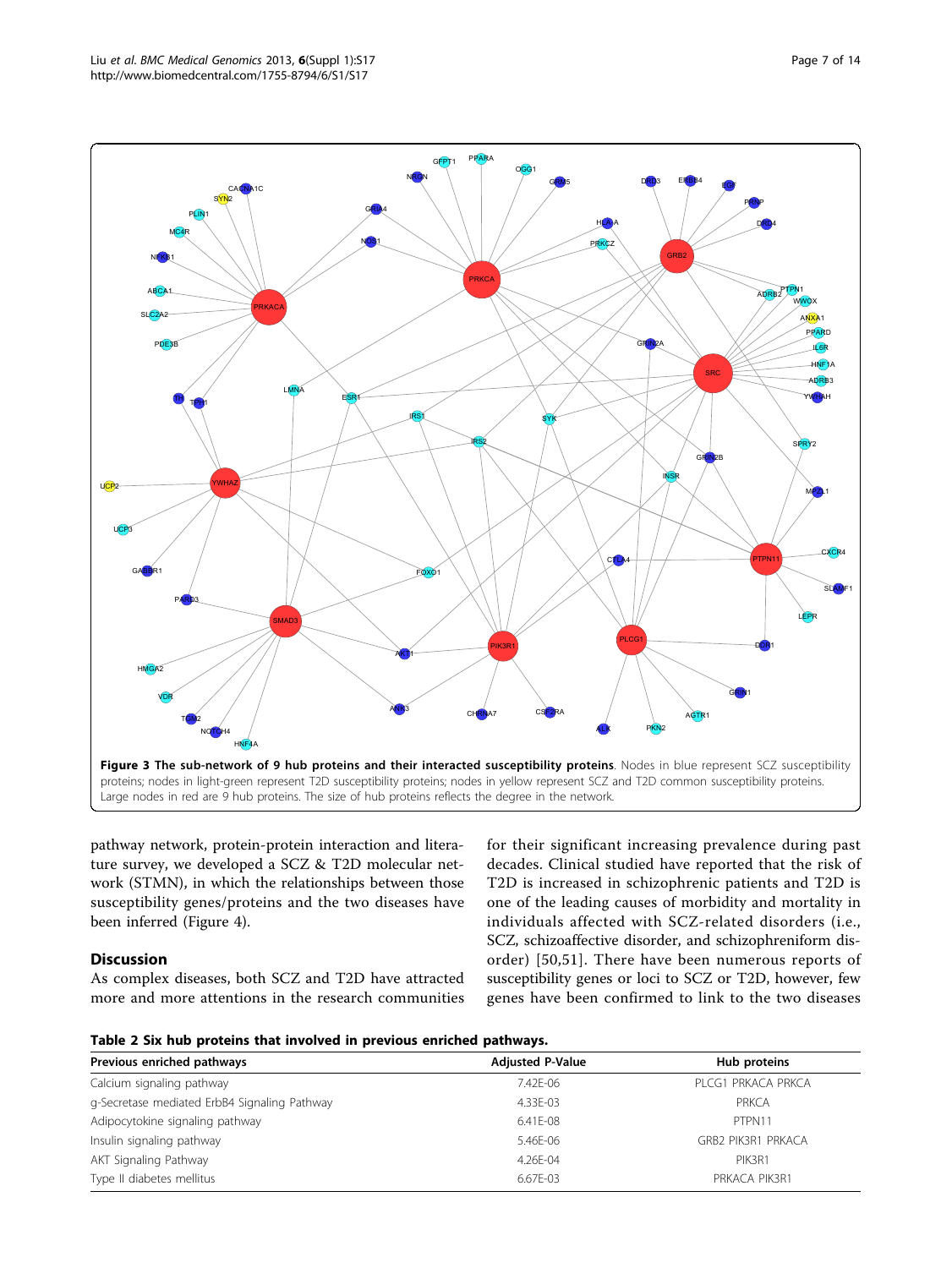<span id="page-7-0"></span>

and the mechanisms for the association remain unclear. The limited success in detection of genetic factors for both diseases has indicated that the diseases are not caused by the dysfunction of a specific molecule or pathway, most likely both diseases are caused by the altered function or expression of many genes, which may individually contribute to only a small risk, but their collective dysfunctional effects interfere with the

function of several biological pathways that eventually produce the clinical outcome [[52](#page-12-0)]. Therefore, studies based on network and pathway interaction naturally are the choice for both of the diseases and their association. To our knowledge, our study is the first network and pathway-based systematic analyses for the pathogenetic association between SCZ and T2D by using susceptibility genes generated from various researches. For many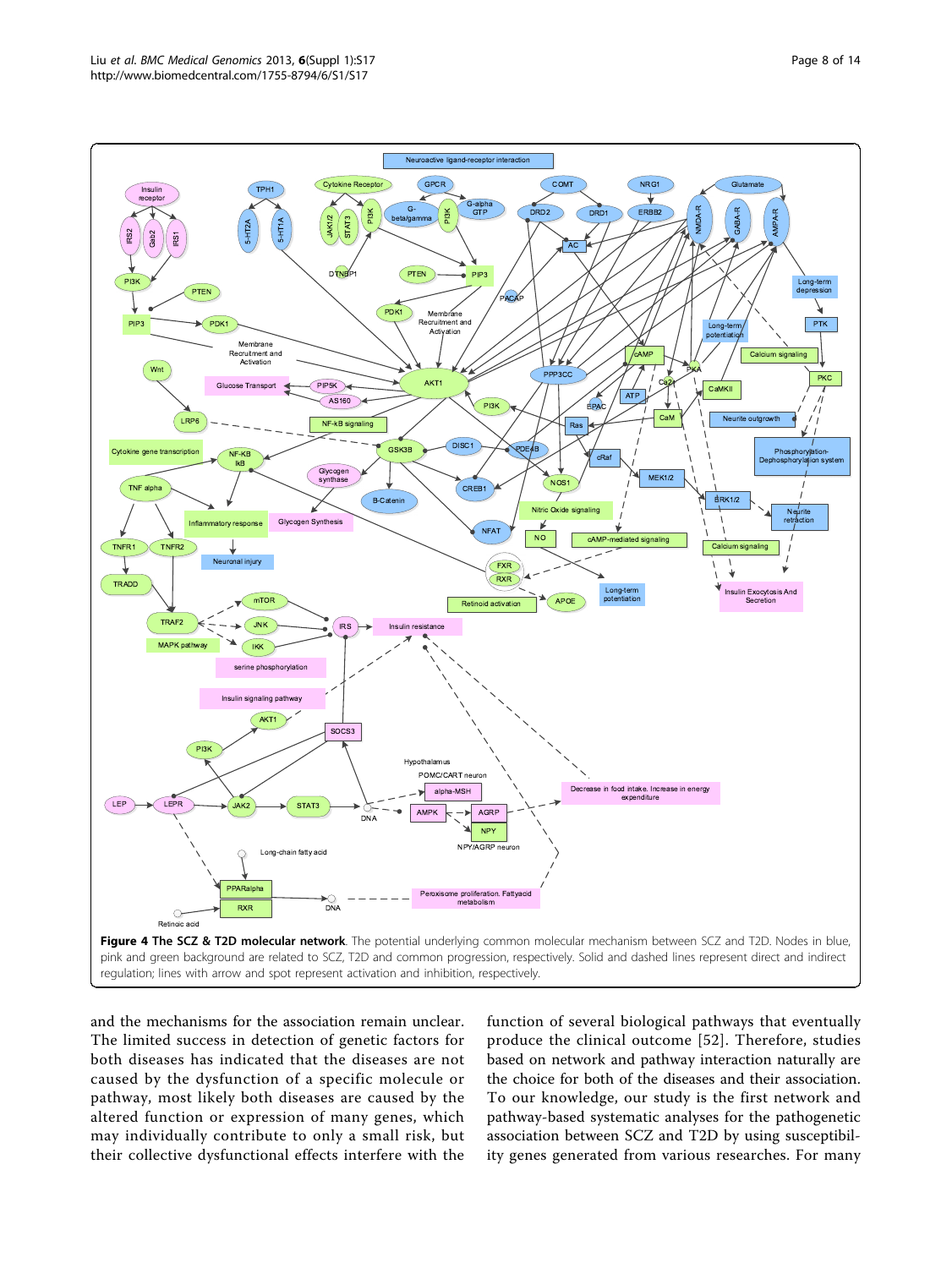complex diseases, including SCZ and T2D, there are no applicable gene signatures in clinical to detect them in early stages. The new discovered common susceptible genes related to the pathogenetic association between SCZ and T2D could be potentially used as candidates to signify the co-occurrence of SCZ with T2D.

From our enrichment pathway analysis results and the pathway-pathway interaction network, we observed that many genes are shared by several pathways, such as TNF shared by 12 enriched pathways and AKT1 shared by 4 enriched pathways. Those genes that participate in several pathways could be the key components for the pathway crosstalks and the potential risk factors for the SCZ and T2D association.

As a serine/threonine kinase, AKT is a key regulator of many signal transduction processes mediated by protein phosphorylation and a central molecule in regulating multiple cellular processes such as glucose metabolism, transcription, apoptosis, cell proliferation, angiogenesis, and cell motility [\[53](#page-12-0)]. AKT is activated by phosphoinositide 3-kinase (PI3K), which itself is activated by several upstream signaling pathways, Neuroactive ligand-receptor interaction pathway is the major one for the activation of PI3K. Through PI3K, AKT is regulated by many proteins, such as insulin receptors, receptor tyrosine kinases, G protein coupled receptors, cytokine receptors, etc., then controls diverse biological responses such as programmed cell death, cell proliferation, migration, and metabolic processes. Recently, accumulating evidences suggest that impaired AKT signaling plays a role in the pathogenesis of SCZ [\[54\]](#page-12-0). The potential molecular mechanisms underlying the role of AKT signaling in SCZ has contributed to the AKT dysfunction. Activated AKT can phosphorylate a number of other molecules, one of them is the strong clinically relevant target, glycogen synthase kinase-3 (GSK3) [[53\]](#page-12-0). GSK3 has been confirmed to play several roles in glucose metabolism, differentiation and development, intracellular trafficking, apoptosis, and regulation of gene transcription [[55](#page-12-0)]. In the brain, both GSK3 and AKT have been proposed to modulate synaptic plasticity [\[56](#page-12-0)]. AKT1 activation has been reported to be reduced in the hippocampus and frontal cortex of SCZ patients compared with healthy controls [\[54\]](#page-12-0). Other studies have further provided the evidence of a reduction of AKT1 mRNA and protein levels in peripheral blood, prefrontal cortex, and hippocampus in SCZ patients [\[57,58](#page-12-0)]. Moreover, the single SNP that is associated with reduced expression of AKT1 in peripheral lymphocytes is associated with brain volume reductions in caudate and right prefrontal cortex [\[59](#page-12-0)].

The AKT signaling pathway also plays a pivotal role in the metabolic functions of insulin in the liver. AKT regulates glycogenesis through the phosphorylation of GSK3, GSK3 phosphorylates glycogen synthase and converts it to the less-active (glucose-6-phosphate dependent) form,

thus inhibits glycogen synthesis. In contrast to the phosphorylation of AKT for its activation [\[53](#page-12-0)], constitutively activated GSK3 in resting cells requires phosphorylation by kinases such as AKT to inactivate it [[60\]](#page-12-0). Interestingly, 68% less expression of AKT1 has been detected in the lymphocytes of SCZ patients compared with healthy controls [[54\]](#page-12-0). Significant reduction of AKT1 expression and deregulation of AKT1-associated pathways have recently also been reported in peripheral blood cells of schizophrenia patients [\[61](#page-12-0)]. The impaired activation of AKT in SCZ patients could result in the higher activity of GSK3 in blood, which eventually causes the reduction of glycogen and inhibition of glucose with the increase of blood glucose levels. In addition, AKT1 has also been associated with other signaling pathways, such Dopamine pathways, Wnt signalling pathway and Adipocytokine signaling pathway. The dysfunction of these signaling pathways with impaired AKT1 all has significant impact on the SCZ or T2D, which is consistent with our analysis result. Taken together, AKT signaling pathway could be one of the pivotal pathways to bridge the association between SCZ and T2D, AKT1 gene, together with GSK3 gene in this pathway, may be responsible for the co-occurrence of SCZ and T2D.

Leptin (LEP) gene (Figure [2](#page-5-0)) is involved in the pathways of Neuroactive ligand-receptor interaction and Adipocytokine signaling in our pathway-pathway interaction network. Leptin is secreted by adipose tissue and signifies the endocrine function of adipose tissue. An increase in leptin signals can affect the neuronal targets in the hypothalamus. Leptin activates Janus-activating kinase2 (Jak2) and STAT3, leading to activate alpha-MSH and CART in POMC/CART neuron, and inhibit NPY and AGRP in NPY/AGRP neuron. The Neuroactive ligand-receptor interaction pathway contains G protein-coupled receptors (GPCRs) of dopamine and serotonin which have been proposed to play an important role in the pathophysiology of SCZ. Previous studies have suggested that LEP may associate with SCZ [\[62,63\]](#page-12-0). Adipocytokine signaling pathway has been specifically linked to T2D. As a component for Adipocytokine signalling pathway, LEP is considered to be an important regulator in the pathophysiology of T2D diseases. In our constructed STMN, we also observed a crosstalk between leptin and insulin in the hypothalamus. In addition, leptin can activate AKT1 through the activation of PI3K, and possibly through JAK2, thus providing a mechanism for regulation of target genes, the same as in Insulin signaling pathway. Therefore, the crosstalk between above two pathways also implies the underlying pathogenetic association between SCZ and T2D.

Corticosteroids and cardioprotection pathway, a pathway both for SCZ and T2D, was reported to be associated with SCZ [[64](#page-12-0),[65\]](#page-12-0) and T2D [[66](#page-12-0)]. It interlinks to Calcium signaling pathway and Insulin signaling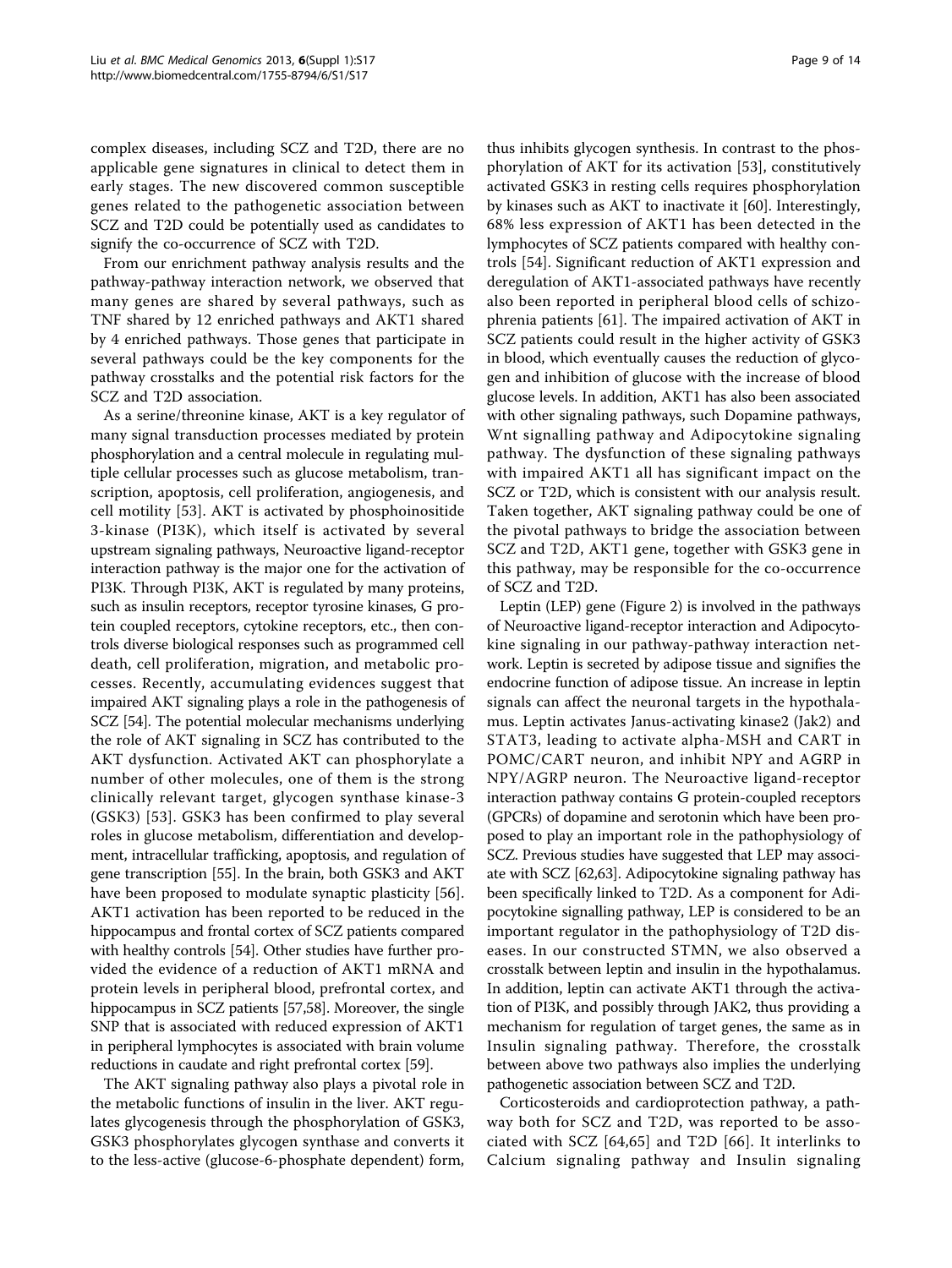pathway. Interestingly, the crosstalk between Corticosteroids and cardioprotection pathway and Insulin signaling pathway is mediated by AKT according to our pathway-based network. Previous study also has shown that Calcium signaling pathway is associated with dopamine-induced cortical neuron apoptosis which is considered as an important mechanism in SCZ pathogenesis [[67](#page-12-0)]. Meanwhile, Actions of Nitric Oxide in the Heart, another pathway for both SCZ and T2D, is a crosstalk between Calcium signaling pathway and Insulin signaling pathway either. Previous study indicated that Nitric oxide was involved in pathophysiology of SCZ [[68\]](#page-12-0). IL-10 Anti-inflammatory signaling pathway is an immune-related pathway. Accumulated evidence from epidemiological, clinical and animal studies suggests that immune-related pathway may play a key role in the development of mental diseases including SCZ and mood disorders [\[69,70\]](#page-12-0). IL-10 Anti-inflammatory Signaling Pathway has been reported previously to be involved in pathophysiology of SCZ [\[71\]](#page-12-0) and T2D [[72\]](#page-12-0), respectively. Therefore, the above evidence suggests that IL-10 Anti-inflammatory signaling pathway may be involved in the pathogenetic association between SCZ and T2D. In another perspective, due to inflammation contributes to injury or enhances CNS vulnerability, and acute inflammation can also be shifted to a chronic inflammatory state and adversely affect brain development, therefore, through efficient anti-inflammatory and reparative processes, inflammation may resolve without any harmful effects on the brain. Alternatively, intervention of TNF- $\alpha$ , before the progressive loss of beta cell function, may yield promising results in the treatment of T2D. Since IL-10 is a cytokine with potent anti-inflammatory properties, it represses the expression of inflammatory cytokines such as TNF- $\alpha$ , IL-6 and IL-1 by activated macrophages. The anti-inflammatory actions of IL-10 may be therapeutically useful by intervention of TNF- $\alpha$ , IL-1 or IL-6 to avoid inflammatory response, then to decrease the CNS vulnerability, further to reduce the chance to trigger T2D.

In our inferred new candidate risk factors, 9 proteins interact with multiple proteins involved in both diseases with high connectivity, 6 of them are found to be the components of our enriched pathways (Table [2\)](#page-6-0). Among them, PRKACA is shared by Type II diabetes mellitus, Insulin signaling pathway and Calcium signaling pathways; PIK3R1 is a common molecule of AKT signaling, Insulin signaling and Type II diabetes mellitus pathways; PRKCA is a component for both of Calcium signaling and g-Secretase mediated ErbB4 signaling pathways while PLCG1 for Calcium signaling pathway, PTPN11 for Adipocytokine signaling pathway and GRB2 for Insulin signaling pathway. All of those proteins may be associated with both SCZ and T2D through participating into related signaling pathways and interacting with other disease related susceptibility genes, then further enhancing the linkage between SCZ and T2D.

For the rest of three hub proteins, SRC, SMAD3 and YWHAZ, they may also play some role in contributing to pathogenic association between SCZ and T2D. Src is a tyrosine kinase. In the sub-network, it interacts with 7 and 13 SCZ and T2D related proteins, respectively. Src has been associated with SCZ, the potential molecular mechanism is that the NRG1-ErbB4 pathway, which is a candidate pathway participated in cognitive dysfunction in SCZ, affects NMDAR hypofunction through modulation of Src activity. In mouse model, NRG1-ErbB4 signaling blocks Src enhancement of NMDAR-mediated synaptic currents [[73\]](#page-12-0). Although there has no report about Src implicated with T2D, from the sub-network, we observed that Src links to multiple T2D related proteins, such as INSR, an insulin receptor, and AKT1. Given that the Src protein is a tyrosine kinase, which plays critical roles in the activiation of multiple signaling pathways [[74\]](#page-12-0), we speculate that SRC is a potential candidate gene with pleiotropic effects that affects both SCZ and T2D.

SMAD3 is a member of SMAD protein family that are signal transducers and transcriptional modulators that mediate multiple signaling pathways. One of those signaling pathway is the transforming growth factor beta (TGF-b) pathway [[75\]](#page-13-0), TGF-b plays an important role in regulation of insulin gene transcription and  $\beta$ -cell function [\[39](#page-12-0)], it is also a key mediator in the development of diabetic complications. TGF- $\beta$  exerts its biological effects by activating downstream mediators, called Smad2 and Smad3. Recent studies have demonstrated that under disease conditions Smad3 act as signal integrators and interact with other signaling pathways, such as the MAPK and NF- $\kappa$ B pathways [[76](#page-13-0)]. In adult Smad3 null mice,  $TGF- $\beta$  signaling through Smad3 is needed to$ maintain the rate of cell division of neuronal precursors in the adult brain and hence the amount of neurogenesis [[77\]](#page-13-0). Another Smad family member - Smad4 has been proven to be related to SCZ, since forebrain-specific Smad4 knock-out mice shows typical endophenotype of schizophrenia [\[78\]](#page-13-0). Taken together, these data add new evidence to support our hypothesis that the Smad3 may link to both SCZ and T2D by interacting with multiple signaling pathways as a signal integrator.

YWHAZ gene product belongs to the 14-3-3 family of proteins which mediate signal transduction by binding to phosphoserine-containing proteins. The encoded protein interacts with IRS1 protein, and is a negative regulator for insulin signal transduction, suggesting its role in regulating insulin sensitivity [[79](#page-13-0)]. Previous study has also indicated that the YWHAZ gene is a potential risk factor for paranoid SCZ, although the potential mechanism of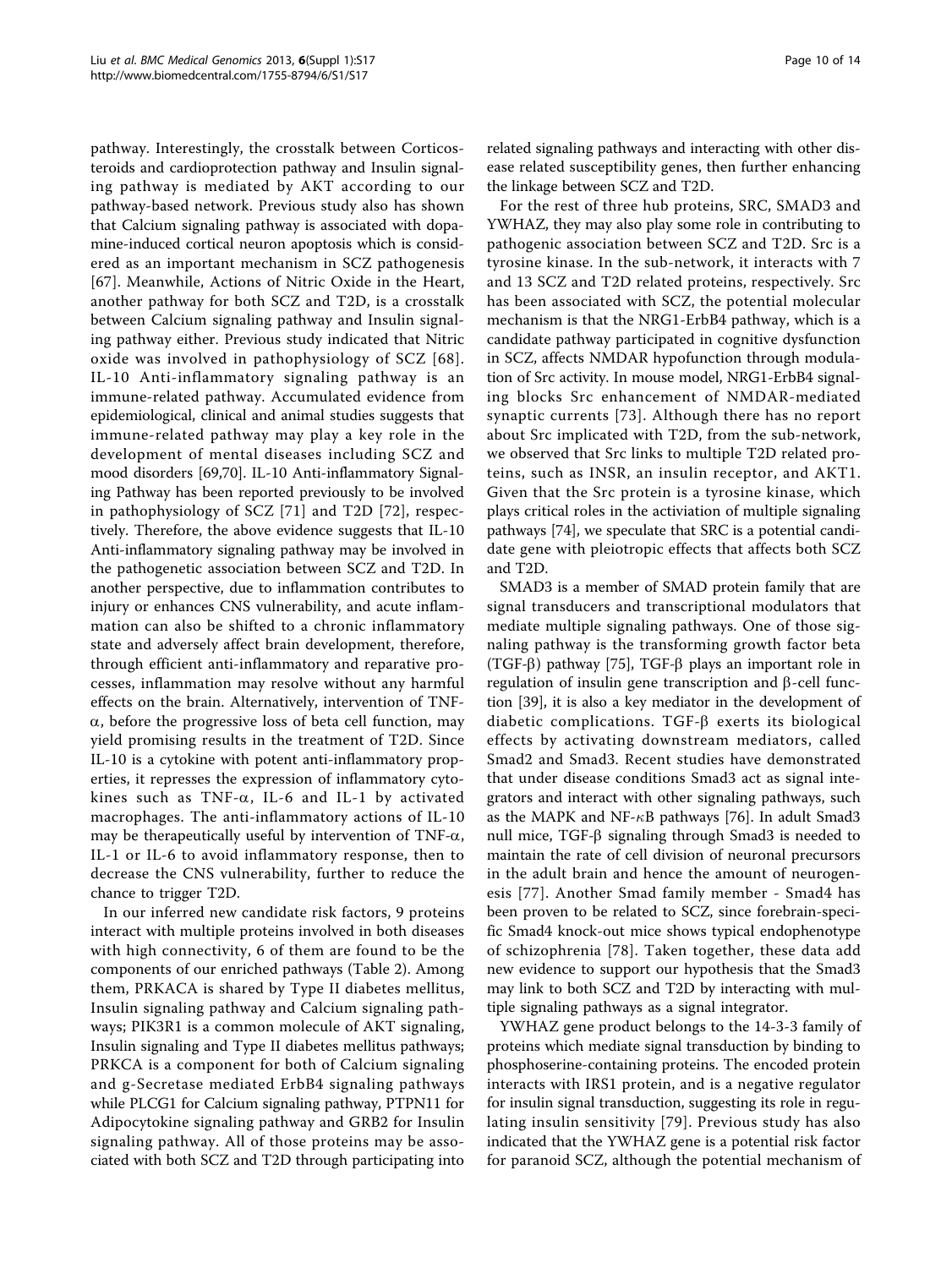<span id="page-10-0"></span>how this gene affected biological functions in the brain is unknown [[80\]](#page-13-0). Therefore, our hypothesis tentatively assumes that the YWHAZ may also be a pleiotropic gene, which participates in the pathogenetic linkage between SCZ and T2D diseases.

For the rest of new candidate genes, although the number of interaction partners for them is various and less than those hub proteins in the PPI network, 25 of them, including well known genes, TP53, GSK3 and RXRA, are still supportedly associated with SCZ and T2D by text mining. Various data have indicated that they all have been implicated in both of the diseases (Additional file 5). For those genes without literature support, they may also be involved in differential but intertwined SCZ and T2D pathogenetic processes. Further experiments need to carry out to verify those associations.

The new candidate genes are inferred from the PPI, however, it is worth pointing out that the PPI we used in the study represents a static relationship between each protein pair. In real biological processes, such as pathogenetic conditions or different development stages, gene expression has spatiotemporal pattern, the same as protein-protein interaction. Therefore, different implicated genes may participate into SCZ and T2D diseases in different stages and play different roles in the association with the SCZ and T2D. By integrating multiple dimensional data, it can be expected that network-based approach, combined with other multiple resources, will provide great help to decipher the coordination and functional roles of those implicated genes in complex diseases. Furthermore, it is well known that many proteins in signaling pathways are drug targets. Our pathway-based network has revealed that many susceptible genes linking SCZ and T2D participate into different signaling pathways and have pleiotropic effects, their encoded proteins could be good candidates as drug targets to treat this complex disease, and selectively targeting those dysfunctional proteins in different signaling pathways with synergetic effect could potentially have better treatment outcome.

There are certain limitations in our study. First, those prioritized SCZ genes and T2D related genes we used are all from GWAS. Considering the inherent drawbacks of GWAS approach with its noise and high false positive rate, some of the genes may not be truly associated with both of the diseases, which will certainly affect the pathway enrichment analysis result and our inference of new candidate risk genes for the association of SCZ and T2D. Second, the incomplete pathway annotation systems for each pathway database could also negatively contribute to the pathway network construction and the pathway crosstalk interpretation. Nevertheless, our results still present novel and promising explanation for

the association between SCZ and T2D, these novel relationships could offer new insights into these two diseases' etiology.

# Conclusions

We have successfully built the pathogenetic association between SCZ and T2D based on their enriched pathway crosstalk. Through the integration of multiple level analysis results, including pathway crosstalk, PPI and literature survey, we revealed some potential molecular mechanisms and multiple susceptibility genes that could exert pleiotropic effects shared by two diseases. Totally 364 candidate proteins that directly interacted with both our SCZ and T2D susceptibility proteins have been identified, 33 of them have been prioritized as high significant genes linking to both of SCZ and T2D. Although there are certain limitations for our analysis processes, our preliminary findings can provide an alternative direction for other researchers to explore the linkage between these two diseases.

Currently, many chromosomal intergenic regions and SNPs on human genome have been associated with diseases. However, no gene has been identified in those regions or to host those SNPs. It can be anticipated that with the emergence and significant progress of new technologies, such as next generation sequence technology [[81,82](#page-13-0)], more and more genes and transcribed regions will be discovered in human genome [[83,84](#page-13-0)] and those unrealized expression genes in the current intergenic regions will be indentified and linked to the diseases. Those will definitely facilitate the investigation of those complex diseases, and help us to reshape the potential underlying genetic mechanisms for those complex diseases.

# Additional material

[Additional file 1: 1](http://www.biomedcentral.com/content/supplementary/1755-8794-6-S1-S17-S1.xlsx)96 SCZ and 200 T2D susceptibility gene sets. [Additional file 2: P](http://www.biomedcentral.com/content/supplementary/1755-8794-6-S1-S17-S2.docx)athway shared genes and their involved pathways.

[Additional file 3: P](http://www.biomedcentral.com/content/supplementary/1755-8794-6-S1-S17-S3.pdf)rotein-Protein Interaction Network. This network consists of 2,104 nodes and 3,155 edges, nodes represent proteins, node size stands for its degree, edges represent interaction between two proteins. Nodes in blue are 143 SCZ susceptibility proteins; nodes in green are 138 T2D susceptibility proteins; nodes in yellow are common susceptibility proteins; remainder nodes in purple are 1,811 candidate proteins.

[Additional file 4: S](http://www.biomedcentral.com/content/supplementary/1755-8794-6-S1-S17-S4.pdf)ub-network extracted from Additional file 3. This network consists of 580 nodes and 1,266 edges, node attributes refer to Additional file 3.

[Additional file 5: L](http://www.biomedcentral.com/content/supplementary/1755-8794-6-S1-S17-S5.xlsx)iterature mining results for the 364 new candidate genes. 364 candidate genes are in the first column; the second column hosts the number of interactions from SCZ susceptibility proteins; the third column lists the PubMed ID for the reported protein associated with SCZ; the fourth column is the interactions of SCZ. The corresponding results of T2D are displayed in the following columns.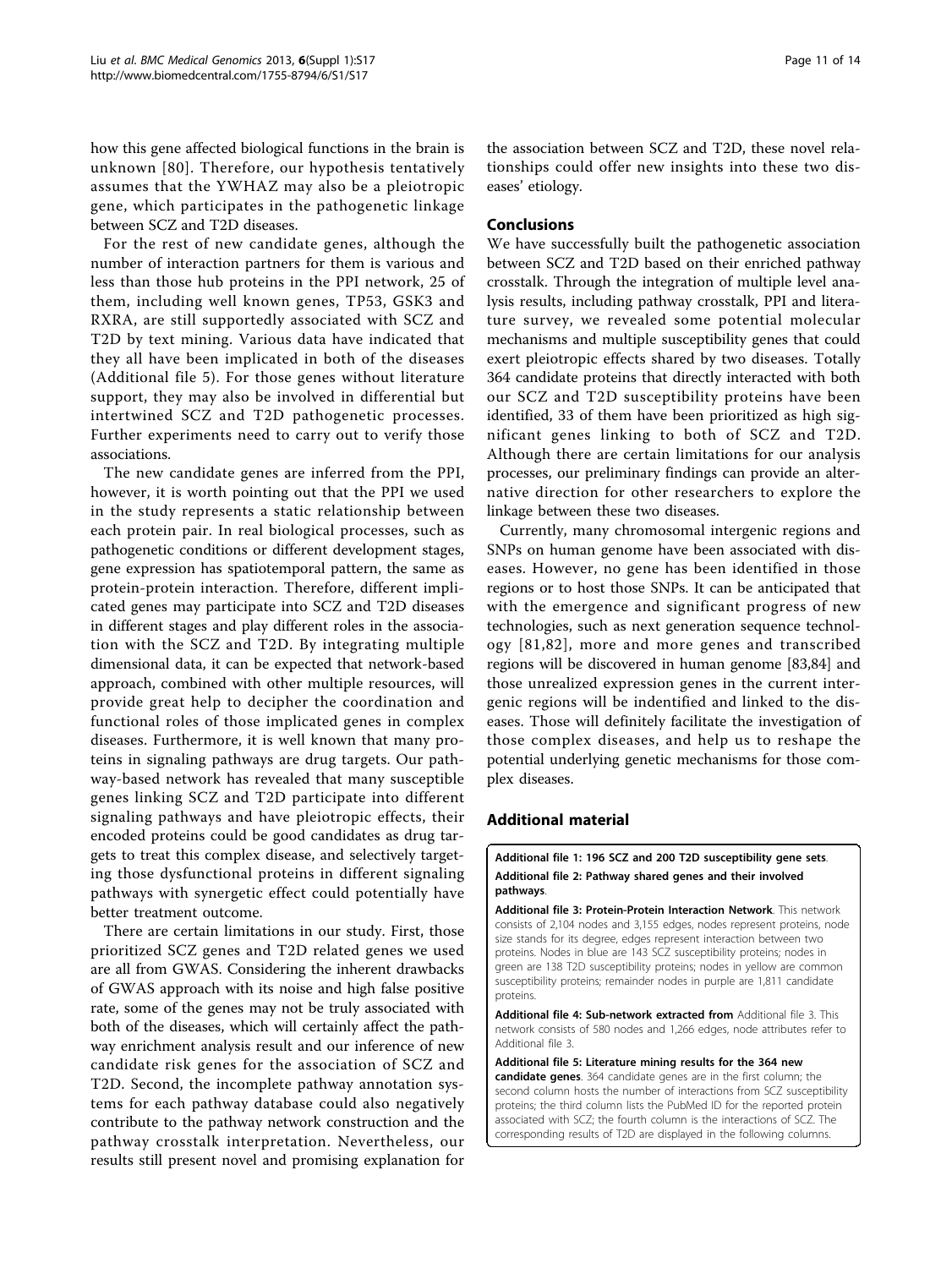<span id="page-11-0"></span>Genes in pink background are 25 candidate genes which have been implicated in both SCZ and T2D with various studies.

#### Authors' contributions

TS and ZY conceived and designed the study. YL, ZL, MZ performed analyses. TS, ZY, YL, ZL and YD wrote the manuscript, TS finalized the manuscript.

#### Competing interests

The authors declare that they have no competing interests.

#### Acknowledgements

This work was supported by the National 973 Key Basic Research Program (Grant Nos. 2010CB945401 and 2012CB910400), the National Natural Science Foundation of China (Grant No. 31171264, 31071162, 31000590 and 81171272) and the Science and Technology Commission of Shanghai Municipality (11DZ2260300).

This article has been published as part of BMC Medical Genomics Volume 6 Supplement 1, 2013: Proceedings of the 2011 International Conference on Bioinformatics and Computational Biology (BIOCOMP'11). The full contents of the supplement are available online at [http://www.biomedcentral.com/](http://www.biomedcentral.com/bmcmedgenomics/supplements/6/S1) [bmcmedgenomics/supplements/6/S1.](http://www.biomedcentral.com/bmcmedgenomics/supplements/6/S1) Publication of this supplement has been supported by the International Society of Intelligent Biological Medicine.

#### Author details

<sup>1</sup>Center for Bioinformatics and Computational Biology, and The Institute of Biomedical Sciences, School of Life Sciences, East China Normal University, 500 Dongchuan Road, Shanghai 200241, China. <sup>2</sup>Department of Neurology, Shanghai Changhai Hospital, Secondary Military Medical University, 168 Changhai Road, Shanghai, China. <sup>3</sup>Department of Ophthalmology, West China Hospital, Sichuan University 37 Guoxuexiang, Chengdu, Sichuan, 610041, China. <sup>4</sup>Rush University Cancer Center, Department of Internal Medicine, Rush University Medical Center, Chicago, IL 60612, USA. 5 Schizophrenia Program, Shanghai Mental Health Center, Shanghai Jiao Tong University School of Medicine, 600 Wan Ping Nan Road, Shanghai 200030, China.

#### Published: 23 January 2013

#### References

- 1. Peraala J, Suvisaari J, Saarni SI, Kuoppasalmi K, Isometsa E, Pirkola S, Partonen T, Tuulio-Henriksson A, Hintikka J, Kieseppa T, et al: [Lifetime](http://www.ncbi.nlm.nih.gov/pubmed/17199051?dopt=Abstract) [prevalence of psychotic and bipolar I disorders in a general population.](http://www.ncbi.nlm.nih.gov/pubmed/17199051?dopt=Abstract) Arch Gen Psychiat 2007, 64(1):19-28.
- 2. Ng MY, Levinson DF, Faraone SV, Suarez BK, DeLisi LE, Arinami T, Riley B, Paunio T, Pulver AE, Irmansyah , et al: [Meta-analysis of 32 genome-wide](http://www.ncbi.nlm.nih.gov/pubmed/19349958?dopt=Abstract) [linkage studies of schizophrenia.](http://www.ncbi.nlm.nih.gov/pubmed/19349958?dopt=Abstract) Mol Psychiatry 2009, 14(8):774-785.
- 3. Purcell SM, Wray NR, Stone JL, Visscher PM, O'Donovan MC, Sullivan PF, Sklar P: [Common polygenic variation contributes to risk of schizophrenia](http://www.ncbi.nlm.nih.gov/pubmed/19571811?dopt=Abstract) [and bipolar disorder.](http://www.ncbi.nlm.nih.gov/pubmed/19571811?dopt=Abstract) Nature 2009, 460(7256):748-752.
- 4. Shi J, Levinson DF, Duan J, Sanders AR, Zheng Y, Pe'er I, Dudbridge F, Holmans PA, Whittemore AS, Mowry BJ, et al: [Common variants on](http://www.ncbi.nlm.nih.gov/pubmed/19571809?dopt=Abstract) [chromosome 6p22.1 are associated with schizophrenia.](http://www.ncbi.nlm.nih.gov/pubmed/19571809?dopt=Abstract) Nature 2009, 460(7256):753-757.
- 5. Stefansson H, Ophoff RA, Steinberg S, Andreassen OA, Cichon S, Rujescu D, Werge T, Pietilainen OP, Mors O, Mortensen PB, et al: [Common variants](http://www.ncbi.nlm.nih.gov/pubmed/19571808?dopt=Abstract) [conferring risk of schizophrenia.](http://www.ncbi.nlm.nih.gov/pubmed/19571808?dopt=Abstract) Nature 2009, 460(7256):744-747.
- Coclami T, Cross M: [Psychiatric co-morbidity with type 1 and type 2](http://www.ncbi.nlm.nih.gov/pubmed/22256413?dopt=Abstract) [diabetes mellitus.](http://www.ncbi.nlm.nih.gov/pubmed/22256413?dopt=Abstract) East Mediterr Health J 2011, 17(10):777-783.
- 7. Schoepf D, Potluri R, Uppal H, Natalwala A, Narendran P, Heun R: [Type-2](http://www.ncbi.nlm.nih.gov/pubmed/21570814?dopt=Abstract) [diabetes mellitus in schizophrenia: increased prevalence and major risk](http://www.ncbi.nlm.nih.gov/pubmed/21570814?dopt=Abstract) [factor of excess mortality in a naturalistic 7-year follow-up.](http://www.ncbi.nlm.nih.gov/pubmed/21570814?dopt=Abstract) Eur Psychiatry 2012, 27(1):33-42.
- Bresee LC, Majumdar SR, Patten SB, Johnson JA: [Prevalence of](http://www.ncbi.nlm.nih.gov/pubmed/20080392?dopt=Abstract) [cardiovascular risk factors and disease in people with schizophrenia: a](http://www.ncbi.nlm.nih.gov/pubmed/20080392?dopt=Abstract) [population-based study.](http://www.ncbi.nlm.nih.gov/pubmed/20080392?dopt=Abstract) Schizophr Res 2010, 117(1):75-82.
- 9. Chien IC, Chang KC, Lin CH, Chou YJ, Chou P: [Prevalence of diabetes in](http://www.ncbi.nlm.nih.gov/pubmed/21112448?dopt=Abstract) [patients with bipolar disorder in Taiwan: a population-based national](http://www.ncbi.nlm.nih.gov/pubmed/21112448?dopt=Abstract) [health insurance study.](http://www.ncbi.nlm.nih.gov/pubmed/21112448?dopt=Abstract) Gen Hosp Psychiatry 2010, 32(6):577-582.
- 10. Lin PI, Shuldiner AR: Rethinking the genetic basis for comorbidity of schizophrenia and type 2 diabetes. Schizophr Res 2010, 123:(2-3):234-243.
- 11. Barabasi AL, Oltvai ZN: [Network biology: understanding the cell](http://www.ncbi.nlm.nih.gov/pubmed/14735121?dopt=Abstract)'s [functional organization.](http://www.ncbi.nlm.nih.gov/pubmed/14735121?dopt=Abstract) Nat Rev Genet 2004, 5(2):101-U115.
- 12. Gough SC, O'Donovan MC: [Clustering of metabolic comorbidity in](http://www.ncbi.nlm.nih.gov/pubmed/16280337?dopt=Abstract) [schizophrenia: a genetic contribution?](http://www.ncbi.nlm.nih.gov/pubmed/16280337?dopt=Abstract) J Psychopharmacol 2005, 19(6 Suppl):47-55.
- 13. Struewing I, Boyechko T, Barnett C, Beildeck M, Byers SW, Mao CD: [The](http://www.ncbi.nlm.nih.gov/pubmed/20654575?dopt=Abstract) [balance of TCF7L2 variants with differential activities in Wnt-signaling is](http://www.ncbi.nlm.nih.gov/pubmed/20654575?dopt=Abstract) [regulated by lithium in a GSK3beta-independent manner.](http://www.ncbi.nlm.nih.gov/pubmed/20654575?dopt=Abstract) Biochem Biophys Res Commun 2010, 399(2):245-250.
- 14. Freyberg Z, Ferrando SJ, Javitch JA: [Roles of the Akt/GSK-3 and Wnt](http://www.ncbi.nlm.nih.gov/pubmed/19917593?dopt=Abstract) [signaling pathways in schizophrenia and antipsychotic drug action.](http://www.ncbi.nlm.nih.gov/pubmed/19917593?dopt=Abstract) Am J Psychiatry 2010, 167(4):388-396.
- 15. Backman M, Machon O, Mygland L, van den Bout CJ, Zhong W, Taketo MM, Krauss S: [Effects of canonical Wnt signaling on dorso-ventral](http://www.ncbi.nlm.nih.gov/pubmed/15708565?dopt=Abstract) [specification of the mouse telencephalon.](http://www.ncbi.nlm.nih.gov/pubmed/15708565?dopt=Abstract) Dev Biol 2005, 279(1):155-168.
- 16. Brinkmeier ML, Potok MA, Davis SW, Camper SA: [TCF4 deficiency expands](http://www.ncbi.nlm.nih.gov/pubmed/17919533?dopt=Abstract) [ventral diencephalon signaling and increases induction of pituitary](http://www.ncbi.nlm.nih.gov/pubmed/17919533?dopt=Abstract) [progenitors.](http://www.ncbi.nlm.nih.gov/pubmed/17919533?dopt=Abstract) Dev Biol 2007, 311(2):396-407.
- 17. Alkelai A, Greenbaum L, Lupoli S, Kohn Y, Sarner-Kanyas K, Ben-Asher E, Lancet D, Macciardi F, Lerer B: [Association of the type 2 diabetes mellitus](http://www.ncbi.nlm.nih.gov/pubmed/22247771?dopt=Abstract) [susceptibility gene, TCF7L2, with schizophrenia in an Arab-Israeli family](http://www.ncbi.nlm.nih.gov/pubmed/22247771?dopt=Abstract) [sample.](http://www.ncbi.nlm.nih.gov/pubmed/22247771?dopt=Abstract) PLoS One 2012, 7(1):e29228.
- 
- 18. Genetic association database. [\[http://geneticassociationdb.nih.gov/\]](http://geneticassociationdb.nih.gov/).<br>19. Becker KG, Barnes KC, Bright TJ. Wang SA: The genetic association Becker KG, Barnes KC, Bright TJ, Wang SA: [The genetic association](http://www.ncbi.nlm.nih.gov/pubmed/15118671?dopt=Abstract) [database.](http://www.ncbi.nlm.nih.gov/pubmed/15118671?dopt=Abstract) Nat Genet 2004, 36(5):431-432.
- 20. A catalog of published genome-wide association studies. [\[http://www.](http://www.genome.gov/gwastudies/) [genome.gov/gwastudies/](http://www.genome.gov/gwastudies/)].
- 21. Hindorff LA, Sethupathy P, Junkins HA, Ramos EM, Mehta JP, Collins FS, Manolio TA: [Potential etiologic and functional implications of genome](http://www.ncbi.nlm.nih.gov/pubmed/19474294?dopt=Abstract)[wide association loci for human diseases and traits.](http://www.ncbi.nlm.nih.gov/pubmed/19474294?dopt=Abstract) Proc Natl Acad Sci USA 2009, 106(23):9362-9367.
- 22. Type 2 diabetes genetic association database. [[http://t2db.khu.ac.kr:8080/\]](http://t2db.khu.ac.kr:8080/).
- 23. Lim JE, Hong KW, Jin HS, Kim YS, Park HK, Oh B: [Type 2 diabetes genetic](http://www.ncbi.nlm.nih.gov/pubmed/21190593?dopt=Abstract) [association database manually curated for the study design and odds](http://www.ncbi.nlm.nih.gov/pubmed/21190593?dopt=Abstract) [ratio.](http://www.ncbi.nlm.nih.gov/pubmed/21190593?dopt=Abstract) BMC Med Inform Decis Mak 2010, 10:76.
- 24. Bindea G, Mlecnik B, Hackl H, Charoentong P, Tosolini M, Kirilovsky A, Fridman WH, Pages F, Trajanoski Z, Galon J: [ClueGO: a Cytoscape plug-in](http://www.ncbi.nlm.nih.gov/pubmed/19237447?dopt=Abstract) [to decipher functionally grouped gene ontology and pathway](http://www.ncbi.nlm.nih.gov/pubmed/19237447?dopt=Abstract) [annotation networks.](http://www.ncbi.nlm.nih.gov/pubmed/19237447?dopt=Abstract) Bioinformatics 2009, 25(8):1091-1093.
- 25. Kyoto encyclopedia of genes and genomes. [[http://www.genome.jp/](http://www.genome.jp/kegg/pathway.html) [kegg/pathway.html\]](http://www.genome.jp/kegg/pathway.html).
- 26. Ogata H, Goto S, Sato K, Fujibuchi W, Bono H, Kanehisa M: [KEGG: Kyoto](http://www.ncbi.nlm.nih.gov/pubmed/9847135?dopt=Abstract) [Encyclopedia of Genes and Genomes.](http://www.ncbi.nlm.nih.gov/pubmed/9847135?dopt=Abstract) Nucleic Acids Res 1999, 27(1):29-34.
- 27. BioCarta. [\[http://www.biocarta.com/](http://www.biocarta.com/)].
- 28. Nishimura D: [BioCarta.](http://www.ncbi.nlm.nih.gov/pubmed/23210080?dopt=Abstract) Biotech Software & Internet Report 2001, 2(3):117-120.
- 29. Benjamini Y, Hochberg Y: Controlling the false discovery rate a practical and powerful approach to multiple testing. J Roy Stat Soc B Met 1995, 57(1):289-300.
- 30. Huang DW, Sherman BT, Tan Q, Collins JR, Alvord WG, Roayaei J, Stephens R, Baseler MW, Lane HC, Lempicki RA: The DAVID Gene Functional Classification Tool: a novel biological module-centric algorithm to functionally analyze large gene lists. Genome Biol 2007, 8(9).
- Human Protein Reference Database. [\[http://www.hprd.org/index\\_html\]](http://www.hprd.org/index_html).
- 32. Prasad TS, Kandasamy K, Pandey A: [Human protein reference database](http://www.ncbi.nlm.nih.gov/pubmed/19718509?dopt=Abstract) [and human Proteinpedia as discovery tools for systems biology.](http://www.ncbi.nlm.nih.gov/pubmed/19718509?dopt=Abstract) Methods Mol Biol 2009, 577:67-79.
- 33. Lee HC: [Cyclic ADP-ribose and NAADP: fraternal twin messengers for](http://www.ncbi.nlm.nih.gov/pubmed/21786193?dopt=Abstract) [calcium signaling.](http://www.ncbi.nlm.nih.gov/pubmed/21786193?dopt=Abstract) Sci China Life Sci 2011, 54(8):699-711.
- 34. Pitcher GM, Kalia LV, Ng D, Goodfellow NM, Yee KT, Lambe EK, Salter MW: [Schizophrenia susceptibility pathway neuregulin 1-ErbB4 suppresses Src](http://www.ncbi.nlm.nih.gov/pubmed/21441918?dopt=Abstract) [upregulation of NMDA receptors.](http://www.ncbi.nlm.nih.gov/pubmed/21441918?dopt=Abstract) Nat Med 2011, 17(4):470-478.
- 35. Carroll LS, Williams NM, Moskvina V, Russell E, Norton N, Williams HJ, Peirce T, Georgieva L, Dwyer S, Grozeva D, et al: Evidence for rare and common genetic risk variants for schizophrenia at protein kinase C, alpha. Mol Psychiatr 2010, 15(11):1101-1111.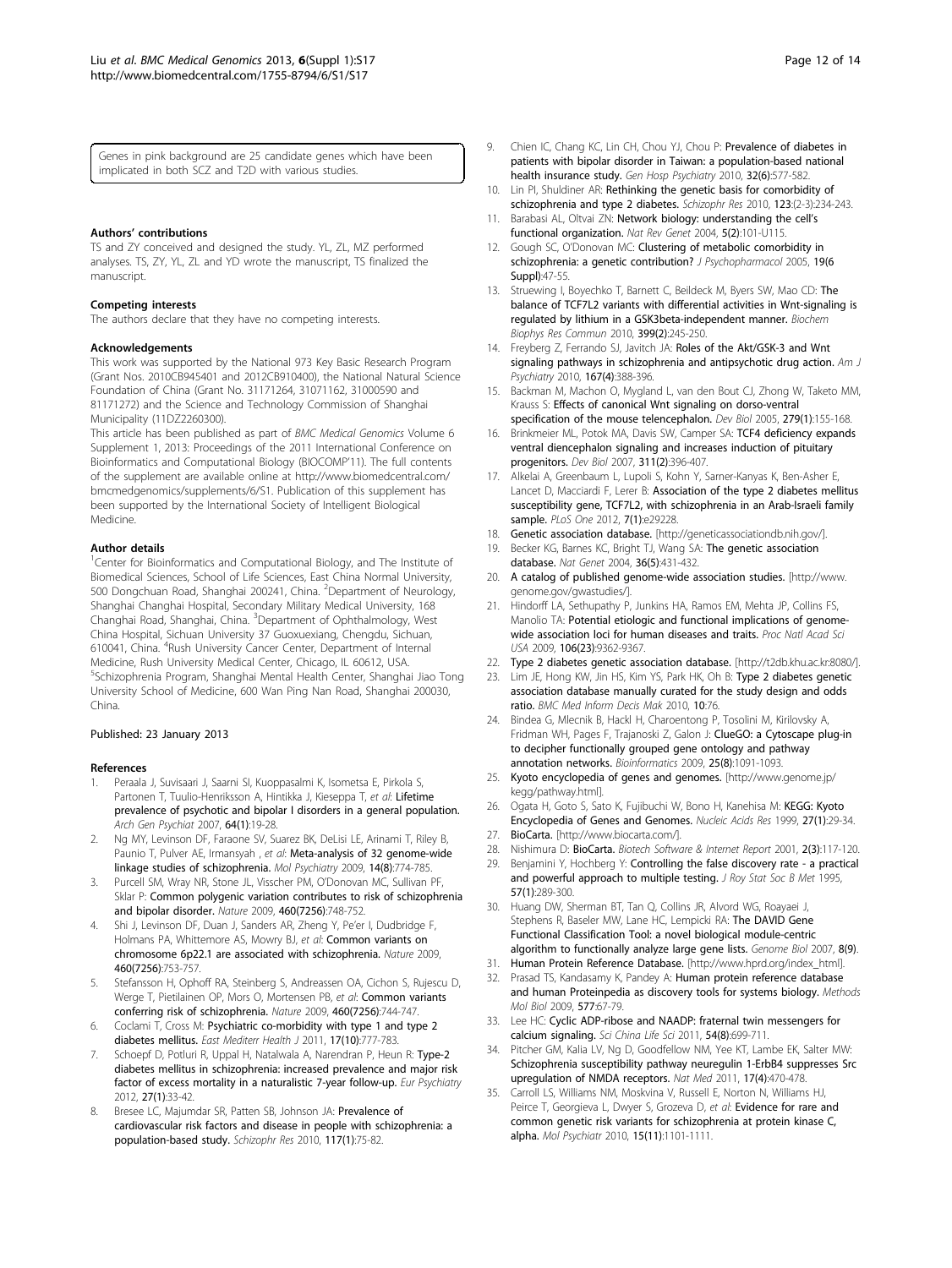- <span id="page-12-0"></span>36. Sun JC, Wan CL, Jia PL, Fanous AH, Kendler KS, Riley BP, Zhao ZM: [Application of systems biology approach identifies and validates GRB2](http://www.ncbi.nlm.nih.gov/pubmed/21195589?dopt=Abstract) [as a risk gene for schizophrenia in the Irish Case Control Study of](http://www.ncbi.nlm.nih.gov/pubmed/21195589?dopt=Abstract) [Schizophrenia \(ICCSS\) sample.](http://www.ncbi.nlm.nih.gov/pubmed/21195589?dopt=Abstract) Schizophrenia Research 2011, 125(2- 3):201-208.
- 37. Carter CJ: [Schizophrenia susceptibility genes directly implicated in the](http://www.ncbi.nlm.nih.gov/pubmed/18552348?dopt=Abstract) [life cycles of pathogens: cytomegalovirus, influenza, herpes simplex,](http://www.ncbi.nlm.nih.gov/pubmed/18552348?dopt=Abstract) [rubella, and Toxoplasma gondii.](http://www.ncbi.nlm.nih.gov/pubmed/18552348?dopt=Abstract) Schizophr Bull 2009, 35(6):1163-1182.
- 38. Hashimoto R, Ohi K, Yasuda Y, Fukumoto M, Yamamori H, Takahashi H, Iwase M, Okochi T, Kazui H, Saitoh O, et al: Variants of the RELA gene are associated with schizophrenia and their startle responses. Neuropsychopharmacol 2011, 36(9):1921-1931.
- 39. Lin HM, Lee JH, Yadav H, Kamaraju AK, Liu E, Zhigang D, Vieira A, Kim SJ, Collins H, Matschinsky F, et al: [Transforming growth factor-beta/Smad3](http://www.ncbi.nlm.nih.gov/pubmed/19265200?dopt=Abstract) [signaling regulates insulin gene transcription and pancreatic islet beta](http://www.ncbi.nlm.nih.gov/pubmed/19265200?dopt=Abstract)[cell function.](http://www.ncbi.nlm.nih.gov/pubmed/19265200?dopt=Abstract) J Biol Chem 2009, 284(18):12246-12257.
- 40. Malodobra M, Pilecka A, Gworys B, Adamiec R: [Single nucleotide](http://www.ncbi.nlm.nih.gov/pubmed/21113646?dopt=Abstract) [polymorphisms within functional regions of genes implicated in insulin](http://www.ncbi.nlm.nih.gov/pubmed/21113646?dopt=Abstract) [action and association with the insulin resistant phenotype.](http://www.ncbi.nlm.nih.gov/pubmed/21113646?dopt=Abstract) Mol Cell Biochem 2011, 349(1-2):187-193.
- 41. Kinoshita T, Doi K, Sugiyama H, Kinoshita S, Wada M, Naruto S, Tomonaga A: [Knowledge-based identification of the ERK2/STAT3 signal](http://www.ncbi.nlm.nih.gov/pubmed/21624091?dopt=Abstract) [pathway as a therapeutic target for type 2 diabetes and drug discovery.](http://www.ncbi.nlm.nih.gov/pubmed/21624091?dopt=Abstract) Chem Biol Drug Des 2011, 78(3):471-476.
- 42. Costes S, Vandewalle B, Tourrel-Cuzin C, Broca C, Linck N, Bertrand G, Kerr-Conte J, Portha B, Pattou F, Bockaert J, et al: [Degradation of cAMP](http://www.ncbi.nlm.nih.gov/pubmed/19223597?dopt=Abstract)[responsive element-binding protein by the ubiquitin-proteasome](http://www.ncbi.nlm.nih.gov/pubmed/19223597?dopt=Abstract) [pathway contributes to glucotoxicity in beta-cells and human pancreatic](http://www.ncbi.nlm.nih.gov/pubmed/19223597?dopt=Abstract) [islets.](http://www.ncbi.nlm.nih.gov/pubmed/19223597?dopt=Abstract) Diabetes 2009, 58(5):1105-1115.
- 43. Shen N, Yu X, Pan FY, Gao X, Xue B, Li CJ: [An early response transcription](http://www.ncbi.nlm.nih.gov/pubmed/21321112?dopt=Abstract) [factor, Egr-1, enhances insulin resistance in type 2 diabetes with chronic](http://www.ncbi.nlm.nih.gov/pubmed/21321112?dopt=Abstract) [hyperinsulinism.](http://www.ncbi.nlm.nih.gov/pubmed/21321112?dopt=Abstract) J Biol Chem 2011, 286(16):14508-14515.
- 44. Jia Y, Yu X, Zhang B, Yuan Y, Xu Q, Shen Y: [An association study between](http://www.ncbi.nlm.nih.gov/pubmed/15363479?dopt=Abstract) [polymorphisms in three genes of 14-3-3 \(tyrosine 3-monooxygenase/](http://www.ncbi.nlm.nih.gov/pubmed/15363479?dopt=Abstract) [tryptophan 5-monooxygenase activation protein\) family and paranoid](http://www.ncbi.nlm.nih.gov/pubmed/15363479?dopt=Abstract) [schizophrenia in northern Chinese population.](http://www.ncbi.nlm.nih.gov/pubmed/15363479?dopt=Abstract) Eur Psychiatry 2004, 19(6):377-379.
- 45. Molina V, Papiol S, Sanz J, Rosa A, Arias B, Fatjo-Vilas M, Calama J, Hernandez AI, Becker J, Fananas L: [Convergent evidence of the](http://www.ncbi.nlm.nih.gov/pubmed/21296169?dopt=Abstract) [contribution of TP53 genetic variation \(Pro72Arg\) to metabolic activity](http://www.ncbi.nlm.nih.gov/pubmed/21296169?dopt=Abstract) [and white matter volume in the frontal lobe in schizophrenia patients.](http://www.ncbi.nlm.nih.gov/pubmed/21296169?dopt=Abstract) Neuroimage 2011, 56(1):45-51.
- 46. Zhou YD, Zhang EM, Berggreen C, Jing XJ, Osmark P, Lang S, Cilio CM, Goransson O, Groop L, Renstrom E, et al: [Survival of pancreatic beta cells](http://www.ncbi.nlm.nih.gov/pubmed/21965303?dopt=Abstract) [is partly controlled by a TCF7L2-p53-p53INP1-dependent pathway.](http://www.ncbi.nlm.nih.gov/pubmed/21965303?dopt=Abstract) Human Molecular Genetics 2012, 21(1):196-207.
- 47. Singh RK, Shi J, Zemaitaitis BW, Muma NA: [Olanzapine increases RGS7](http://www.ncbi.nlm.nih.gov/pubmed/17392403?dopt=Abstract) [protein expression via stimulation of the Janus tyrosine kinase-signal](http://www.ncbi.nlm.nih.gov/pubmed/17392403?dopt=Abstract) [transducer and activator of transcription signaling cascade.](http://www.ncbi.nlm.nih.gov/pubmed/17392403?dopt=Abstract) J Pharmacol Exp Ther 2007, 322(1):133-140.
- 48. Souza RP, Romano-Silva MA, Lieberman JA, Meltzer HY, Wong AH, Kennedy JL: Association study of GSK3 gene polymorphisms with schizophrenia and clozapine response. Psychopharmacology (Berl) 2008, 200(2):177-186.
- 49. Pilot-Storck F, Chopin E, Rual JF, Baudot A, Dobrokhotov P, Robinson-Rechavi M, Brun C, Cusick ME, Hill DE, Schaeffer L, et al: [Interactome](http://www.ncbi.nlm.nih.gov/pubmed/20368287?dopt=Abstract) [mapping of the phosphatidylinositol 3-kinase-mammalian target of](http://www.ncbi.nlm.nih.gov/pubmed/20368287?dopt=Abstract) [rapamycin pathway identifies deformed epidermal autoregulatory](http://www.ncbi.nlm.nih.gov/pubmed/20368287?dopt=Abstract) [factor-1 as a new glycogen synthase kinase-3 interactor.](http://www.ncbi.nlm.nih.gov/pubmed/20368287?dopt=Abstract) Mol Cell Proteomics 2010, 9(7):1578-1593.
- 50. Newcomer JW: [Metabolic syndrome and mental illness.](http://www.ncbi.nlm.nih.gov/pubmed/18041878?dopt=Abstract) Am J Manag Care 2007, 13(7 Suppl):S170-177.
- 51. Auquier P, Lancon C, Rouillon F, Lader M: [Mortality in schizophrenia.](http://www.ncbi.nlm.nih.gov/pubmed/17944000?dopt=Abstract) Pharmacoepidemiol Drug Saf 2007, 16(12):1308-1312.
- 52. Williams-Skipp C, Raman T, Valuck RJ, Watkins H, Palmer BE, Scheinman RI: [Unmasking of a protective tumor necrosis factor receptor I-mediated](http://www.ncbi.nlm.nih.gov/pubmed/19180511?dopt=Abstract) [signal in the collagen-induced arthritis model.](http://www.ncbi.nlm.nih.gov/pubmed/19180511?dopt=Abstract) Arthritis and Rheumatism 2009, 60(2):408-418.
- 53. Brazil DP, Yang ZZ, Hemmings BA: [Advances in protein kinase B](http://www.ncbi.nlm.nih.gov/pubmed/15130559?dopt=Abstract) [signalling: AKTion on multiple fronts.](http://www.ncbi.nlm.nih.gov/pubmed/15130559?dopt=Abstract) Trends Biochem Sci 2004, 29(5):233-242.
- 54. Emamian ES, Hall D, Birnbaum MJ, Karaviorgou M, Gogos JA: [Convergent](http://www.ncbi.nlm.nih.gov/pubmed/14745448?dopt=Abstract) [evidence for impaired AKT1-GSK3beta signaling in schizophrenia.](http://www.ncbi.nlm.nih.gov/pubmed/14745448?dopt=Abstract) Nat Genet 2004, 36(2):131-137.
- 55. Kockeritz L, Doble B, Patel S, Woodgett JR: [Glycogen synthase kinase-3](http://www.ncbi.nlm.nih.gov/pubmed/17100578?dopt=Abstract)-an [overview of an over-achieving protein kinase.](http://www.ncbi.nlm.nih.gov/pubmed/17100578?dopt=Abstract) Curr Drug Targets 2006, 7(11):1377-1388.
- 56. Peineau S, Bradley C, Taghibiglou C, Doherty A, Bortolotto ZA, Wang YT, Collingridge GL: [The role of GSK-3 in synaptic plasticity.](http://www.ncbi.nlm.nih.gov/pubmed/18311157?dopt=Abstract) Br J Pharmacol 2008, 153(Suppl 1):S428-437.
- 57. Zhao Z, Ksiezak-Reding H, Riggio S, Haroutunian V, Pasinetti GM: [Insulin](http://www.ncbi.nlm.nih.gov/pubmed/16581231?dopt=Abstract) [receptor deficits in schizophrenia and in cellular and animal models of](http://www.ncbi.nlm.nih.gov/pubmed/16581231?dopt=Abstract) [insulin receptor dysfunction.](http://www.ncbi.nlm.nih.gov/pubmed/16581231?dopt=Abstract) Schizophr Res 2006, 84(1):1-14.
- 58. Thiselton DL, Vladimirov VI, Kuo PH, McClay J, Wormley B, Fanous A, O'Neill FA, Walsh D, Van den Oord EJCG, Kendler KS, et al: [AKT1 is](http://www.ncbi.nlm.nih.gov/pubmed/17825267?dopt=Abstract) [associated with schizophrenia across multiple symptom dimensions in](http://www.ncbi.nlm.nih.gov/pubmed/17825267?dopt=Abstract) [the Irish study of high density schizophrenia families.](http://www.ncbi.nlm.nih.gov/pubmed/17825267?dopt=Abstract) Biol Psychiat 2008, 63(5):449-457.
- 59. Tan HY, Nicodemus KK, Chen Q, Li Z, Brooke JK, Honea R, Kolachana BS, Straub RE, Meyer-Lindenberg A, Sei Y, et al: [Genetic variation in AKT1 is](http://www.ncbi.nlm.nih.gov/pubmed/18497887?dopt=Abstract) [linked to dopamine-associated prefrontal cortical structure and function](http://www.ncbi.nlm.nih.gov/pubmed/18497887?dopt=Abstract) [in humans.](http://www.ncbi.nlm.nih.gov/pubmed/18497887?dopt=Abstract) J Clin Invest 2008, 118(6):2200-2208.
- 60. Doble BW, Woodgett JR: [GSK-3: tricks of the trade for a multi-tasking](http://www.ncbi.nlm.nih.gov/pubmed/12615961?dopt=Abstract) [kinase.](http://www.ncbi.nlm.nih.gov/pubmed/12615961?dopt=Abstract) J Cell Sci 2003, 116(Pt 7):1175-1186.
- 61. van Beveren NJ, Buitendijk GH, Swagemakers S, Krab LC, Roder C, de Haan L, van der Spek P, Elgersma Y: [Marked reduction of AKT1 expression](http://www.ncbi.nlm.nih.gov/pubmed/22393424?dopt=Abstract) [and deregulation of AKT1-associated pathways in peripheral blood](http://www.ncbi.nlm.nih.gov/pubmed/22393424?dopt=Abstract) [mononuclear cells of schizophrenia patients.](http://www.ncbi.nlm.nih.gov/pubmed/22393424?dopt=Abstract) PLoS One 2012, 7(2):e32618.
- 62. Kraus T, Haack M, Schuld A, Hinze-Selch D, Pollmacher T: [Low leptin levels](http://www.ncbi.nlm.nih.gov/pubmed/11340338?dopt=Abstract) [but normal body mass indices in patients with depression or](http://www.ncbi.nlm.nih.gov/pubmed/11340338?dopt=Abstract) [schizophrenia.](http://www.ncbi.nlm.nih.gov/pubmed/11340338?dopt=Abstract) Neuroendocrinology 2001, 73(4):243-247.
- 63. Melson AK, Selke G, Schweiger J, Farber NB, Newcomer JW: Relationship between plasma leptin and memory performance in humans with and without schizophrenia. Schizophrenia Research 2003, 60(1):147-148.
- 64. Ellingrod VL, Taylor SF, Brook RD, Evans SJ, Zollner SK, Grove TB, Gardner KM, Bly MJ, Pop-Busui R, Dalack G: [Dietary, lifestyle and](http://www.ncbi.nlm.nih.gov/pubmed/21504842?dopt=Abstract) [pharmacogenetic factors associated with arteriole endothelial](http://www.ncbi.nlm.nih.gov/pubmed/21504842?dopt=Abstract)[dependent vasodilatation in schizophrenia patients treated with atypical](http://www.ncbi.nlm.nih.gov/pubmed/21504842?dopt=Abstract) [antipsychotics \(AAPs\).](http://www.ncbi.nlm.nih.gov/pubmed/21504842?dopt=Abstract) Schizophrenia Research 2011, 130(1-3):20-26.
- Bradley AJ, Dinan TG: [A systematic review of hypothalamic-pituitary](http://www.ncbi.nlm.nih.gov/pubmed/20923924?dopt=Abstract)[adrenal axis function in schizophrenia: implications for mortality.](http://www.ncbi.nlm.nih.gov/pubmed/20923924?dopt=Abstract) . Psychopharmacol 2010, 24(4 Suppl):91-118.
- 66. Thiemermann C: [Corticosteroids and cardioprotection.](http://www.ncbi.nlm.nih.gov/pubmed/11984585?dopt=Abstract) Nat Med 2002, 8(5):453-455.
- 67. Zhang L, Yang H, Zhao H, Zhao C: [Calcium-related signaling pathways](http://www.ncbi.nlm.nih.gov/pubmed/21134408?dopt=Abstract) [contributed to dopamine-induced cortical neuron apoptosis.](http://www.ncbi.nlm.nih.gov/pubmed/21134408?dopt=Abstract) Neurochem Int 2011, 58(3):281-294.
- 68. Das UN: [Essential Fatty acids a review.](http://www.ncbi.nlm.nih.gov/pubmed/17168664?dopt=Abstract) Curr Pharm Biotechnol 2006, 7(6):467-482.
- 69. Leonard BE, Schwarz M, Myint AM: [The metabolic syndrome in](http://www.ncbi.nlm.nih.gov/pubmed/22472311?dopt=Abstract) [schizophrenia: is inflammation a contributing cause?](http://www.ncbi.nlm.nih.gov/pubmed/22472311?dopt=Abstract) J Psychopharmacol 2012, 26(5 Suppl):33-41.
- 70. Li Z, Qi D, Chen J, Zhang C, Yi Z, Yuan C, Wang Z, Hong W, Yu S, Cui D, et al: Venlafaxine inhibits the upregulation of plasma tumor necrosis factor-alpha (TNF-alpha) in the Chinese patients with major depressive disorder: A prospective longitudinal study. Psychoneuroendocrinology 2012.
- 71. Meyer U, Murray PJ, Urwyler A, Yee BK, Schedlowski M, Feldon J: Adult behavioral and pharmacological dysfunctions following disruption of the fetal brain balance between pro-inflammatory and IL-10-mediated antiinflammatory signaling. Mol Psychiatr 2008, 13(2):208-221.
- 72. Babu PVA, Si HW, Fu Z, Zhen W, Liu DM: [Genistein Prevents](http://www.ncbi.nlm.nih.gov/pubmed/22399524?dopt=Abstract) [Hyperglycemia-Induced Monocyte Adhesion to Human Aortic](http://www.ncbi.nlm.nih.gov/pubmed/22399524?dopt=Abstract) [Endothelial Cells through Preservation of the cAMP Signaling Pathway](http://www.ncbi.nlm.nih.gov/pubmed/22399524?dopt=Abstract) [and Ameliorates Vascular Inflammation in Obese Diabetic Mice.](http://www.ncbi.nlm.nih.gov/pubmed/22399524?dopt=Abstract) J Nutr 2012, 142(4):724-730.
- 73. Pitcher GM, Kalia LV, Ng D, Goodfellow NM, Yee KT, Lambe EK, Salter MW: [Schizophrenia susceptibility pathway neuregulin 1-ErbB4 suppresses Src](http://www.ncbi.nlm.nih.gov/pubmed/21441918?dopt=Abstract) [upregulation of NMDA receptors.](http://www.ncbi.nlm.nih.gov/pubmed/21441918?dopt=Abstract) Nat Med 2011, 17(4):470-U111.
- 74. Huang H, Li L, Wu C, Schibli D, Colwill K, Ma S, Li C, Roy P, Ho K, Songyang Z, et al: [Defining the specificity space of the human SRC](http://www.ncbi.nlm.nih.gov/pubmed/17956856?dopt=Abstract) homology [2 domain.](http://www.ncbi.nlm.nih.gov/pubmed/17956856?dopt=Abstract) Mol Cell Proteomics 2008, 7(4):768-784.